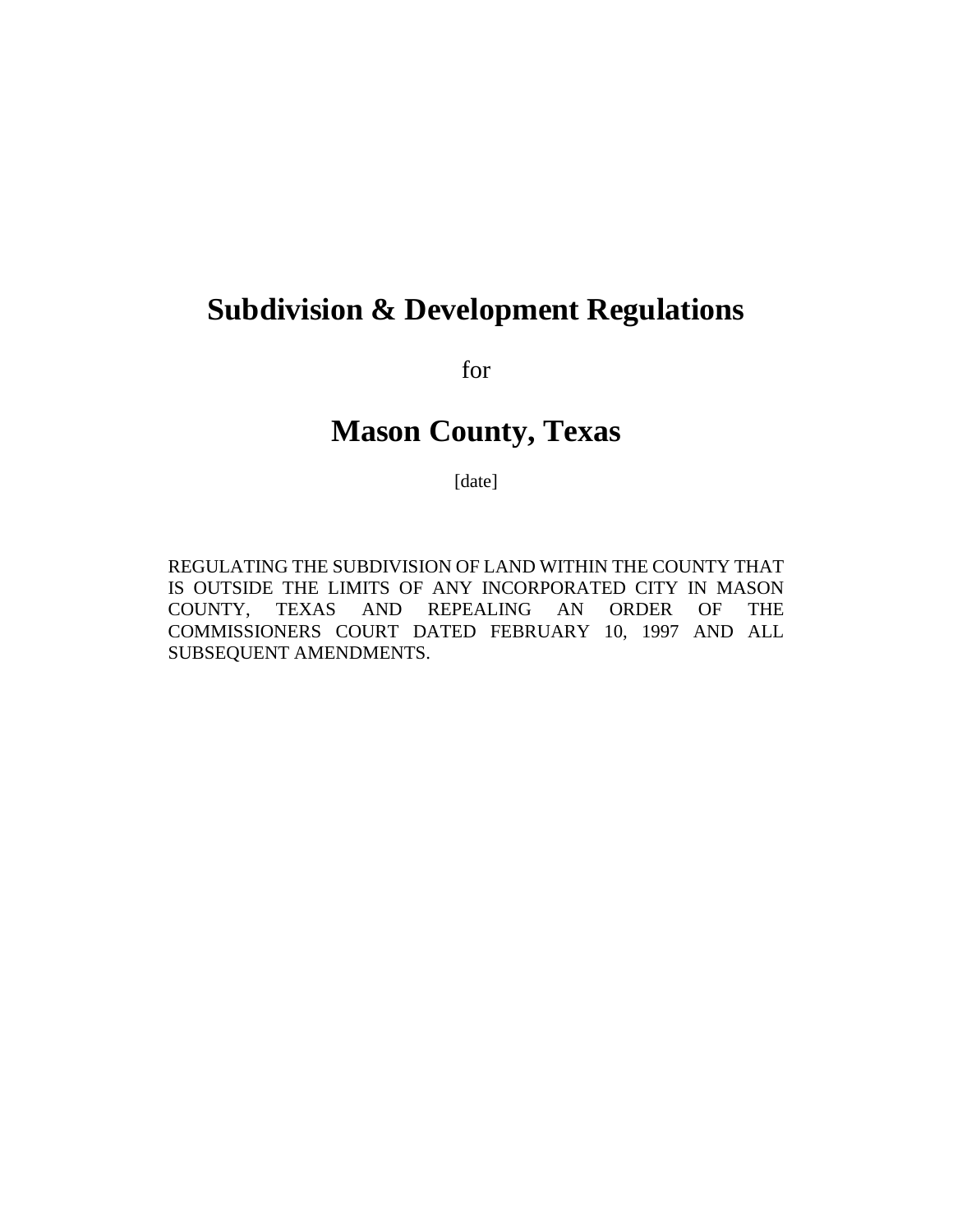## **Mason County Subdivision & Development Regulations**

## **TABLE OF CONTENTS**

### **Section Page** 1. Preamble and Purpose ……………………………………………………….1 2. Definitions……………………………………………………………………1 3. General Provisions and Exemptions…………………………………………2 4. Application Submittal and Processing Procedures………………………….. 5 5. Platting Requirements………………………………………………………..6 6. Development Standards……………………………………………………... 10 7. Design and Construction Standards………………………………………….13 8. Bond Requirements…………………………………………………………. 19 9. Enforcement………………………………………………………………... 20

### Appendix

- A Final Plat Checklist
- B Owner's Acknowledgement and Dedication
- C Certificate of Road Maintenance
- D Lienholder's Ratification of Plat
- E Certificate of Surveyor
- F Certificate of Engineer
- G Certificate of Designated County Official
- H– Certificate of Approval
- I Certificate of Recording
- J Request for Variance from Platting Requirements
- K Development Fees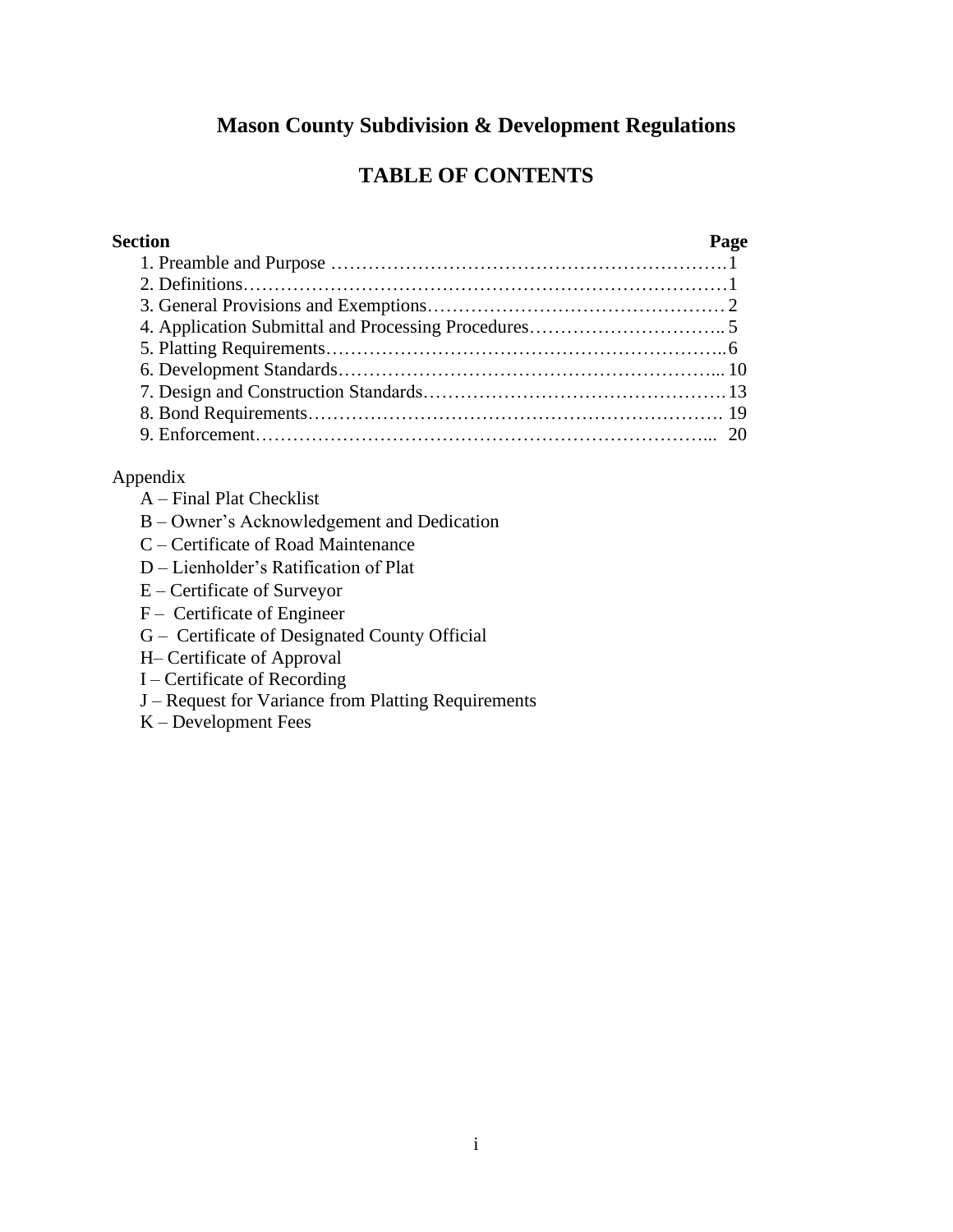### **Section 1. Preamble and Purpose.**

- **A.** These Regulations have been adopted by Order of Mason County Commissioners Court to protect citizens of the County by providing a framework for the orderly and efficient development of unincorporated areas within Mason County. These Regulations are in no way intended to restrict development in the County. Rather, it is intended that through public and private cooperation the County can achieve and maintain a quality and standard of life which reflects the highest traditions and standards of its citizens.
- **B.** These Regulations have been adopted based on the following findings:
	- 1. Mason County was granted the authority to establish these regulations to protect the public health, safety and welfare in the Texas Local Government Code Chapter 232 and others.
	- 2. The Commissioners Court of Mason County has been designated by the Texas Commission on Environmental Quality as the authorized agent for the licensing and regulation of on-site sewerage facilities within Mason County and these Regulations are a necessary component of such regulation;
	- 3. The Commissioners Court of Mason County has the authority and obligation to exercise general control over the roads, highways, bridges and related drainage structures and development within Mason County;
	- 4. The Commissioners Court of Mason County has the authority and obligation to protect the public health, safety and welfare of the citizens of Mason County; and
	- 5. These Regulations have been enacted to preserve, protect, and promote the health, safety, and general welfare of the county and the orderly, safe, and healthy development of the unincorporated areas within Mason County, Texas.
- **C.** The Commissioners Court of Mason County, following public notice, investigation and hearing, has declared and hereby declares these Regulations to be necessary and appropriate to accomplish the purposes and goals enumerated above.

#### **Section 2. Definitions**

- **A. County.** Mason County, Texas.
- **B. Commissioners Court.** The Mason County Commissioners Court.
- **C. Precinct Commissioner.** The duly elected or appointed County Commissioner(s) in whose precinct(s) the subdivision is located.
- **D. Designated County Representative.** The person employed by or contracted by Mason County to serve as the platting official.
- **E. County Road.** A public roadway maintained by the County.
- **F. Private road.** A privately maintained road with access easement.
- **G. Cul-de-sac.** A vehicular turnaround.
- **H. Subdivision.** Any tract of land divided into two or more parts (as described in Section E of these Regulations). See Sections 232.001 and 232.015, Local Government Code.
- **I. Developer.** Any owner of land or authorized agent who subdivides the land.
- **J. Land Surveyor.** Any person licensed to practice land surveying by the Texas Board of Professional Engineers and Land Surveyors.
- **K. Engineer.** Any person licensed to practice engineering by the Texas Board of Professional Engineers and Land Surveyors.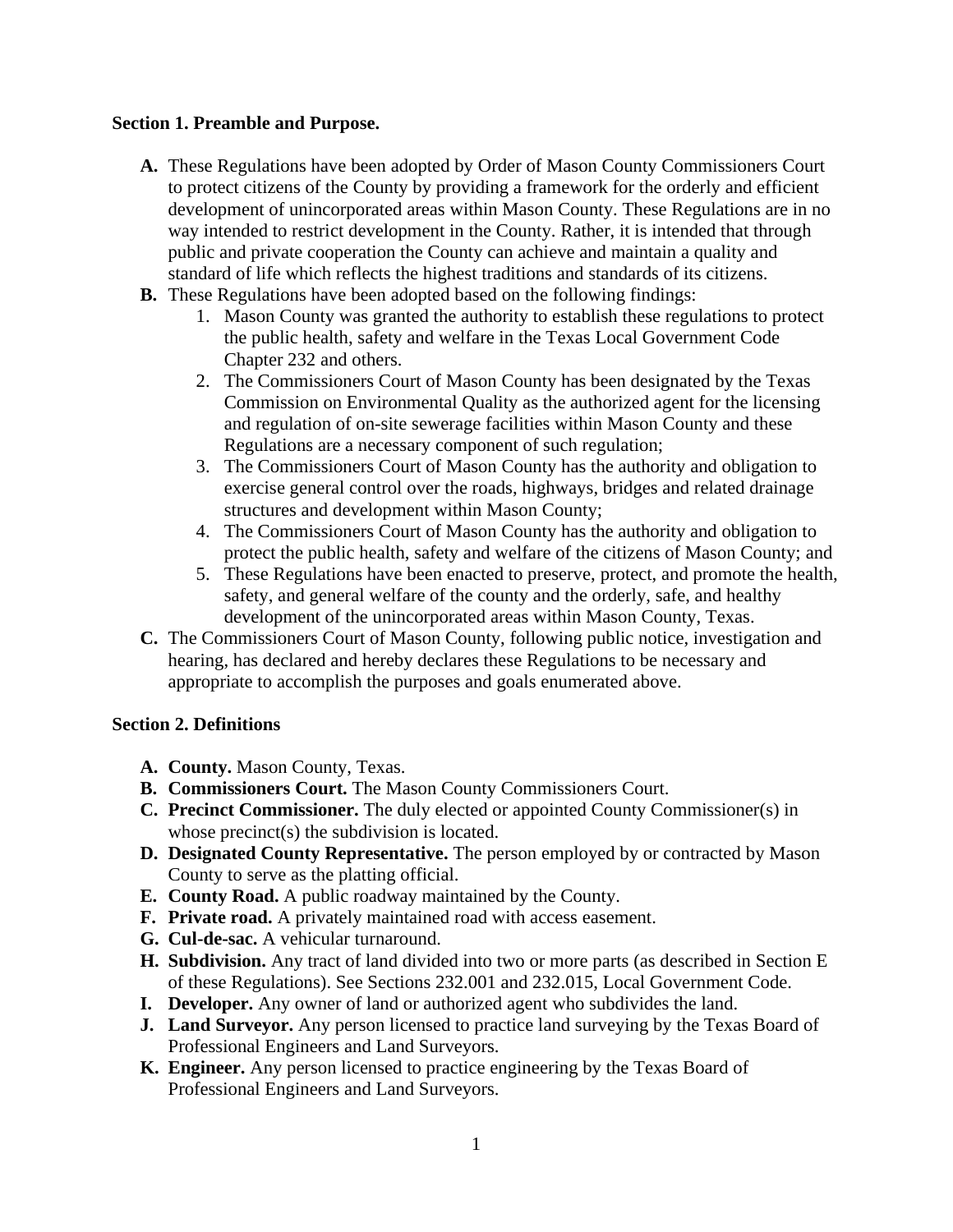- **L. Extraterritorial Jurisdiction (ETJ).** The unincorporated territory extending beyond the city limits of a city as set forth by Chapter 42.021, Local Government Code.
- **M. Filing Fee.** The fee charged by the County for filing documents with the County Clerk.
- **N. Plat.** A drawing depicting the division or subdivision of land into lots, blocks, parcels, tracts, or other portions. A re-plat or re-subdivision will be considered a plat.
- **O. Final Plat.** A plat of a proposed subdivision prepared in a manner suitable for recording in the County Records and prepared in accordance with these Regulations.
- **P. Lot.** A tract of land contained designated on a subdivision plat by lot number.
- **Q. On-site sewage facility (OSSF).** An on-site sewage disposal system. One or more systems of treatment devices and disposal facilities that produce no more than 5,000 gallons of waste each day and are used only for disposal of sewage produced on a site on which the system is located.
- **R. TCEQ.** Texas Commission on Environmental Quality.
- **S. TxDOT.** Texas Department of Transportation.

### **Section 3. General Provisions and Exemptions to Platting Requirement**

- **A. Platting Required.** Subject to the Platting Exemptions provided in Subsection B, these rules apply to any subdivision of land which divides the tract into two or more parts to lay out:
	- 1. A subdivision of the tract, including an addition;
	- 2. Lots; or
	- 3. Streets, alleys, squares, parks, or other parts of the tract intended to be dedicated to public use or for the use of purchasers or owners of lots fronting on or adjacent to the streets, alleys, squares, parks, or other parts.

#### **B. Platting Exemptions.**

- 1. The county does not require land to be platted for transactions involving the division of the following unplatted tracts of land:
	- a. Grandfathered Tracts. A tract of land that in existence before \_\_\_\_\_\_\_\_\_\_\_\_\_\_\_\_\_\_\_\_;
	- b. Access for Grandfathered Tracts. The conveyance of a fee simple strip or easement to provide access to a tract of land in existence before \_\_\_\_\_\_\_\_\_\_\_\_\_\_\_\_\_\_\_\_\_;
	- c. Adjoining Owners. The sale or exchange of land between adjoining owners so long as (a) the owners do not layout any new streets or roads and (b) each owner has a combined total, between adjoining parcels, of more than 10 acres of land;
	- d. State. A division of land owned by the state or other state agency, board, commission or owned by the permanent school fund or any other dedicated funds of the state;
	- e. Floodplain. The division of land that is owned by a political subdivision of the state and located in a floodplain, and the tracts are sold to adjoining landowners;
	- f. Financing. Creating a tract containing a minimum one (1) acre of land solely for the purpose of obtaining financing, provided that possession and primary beneficial ownership of the entire parent tract remain unified;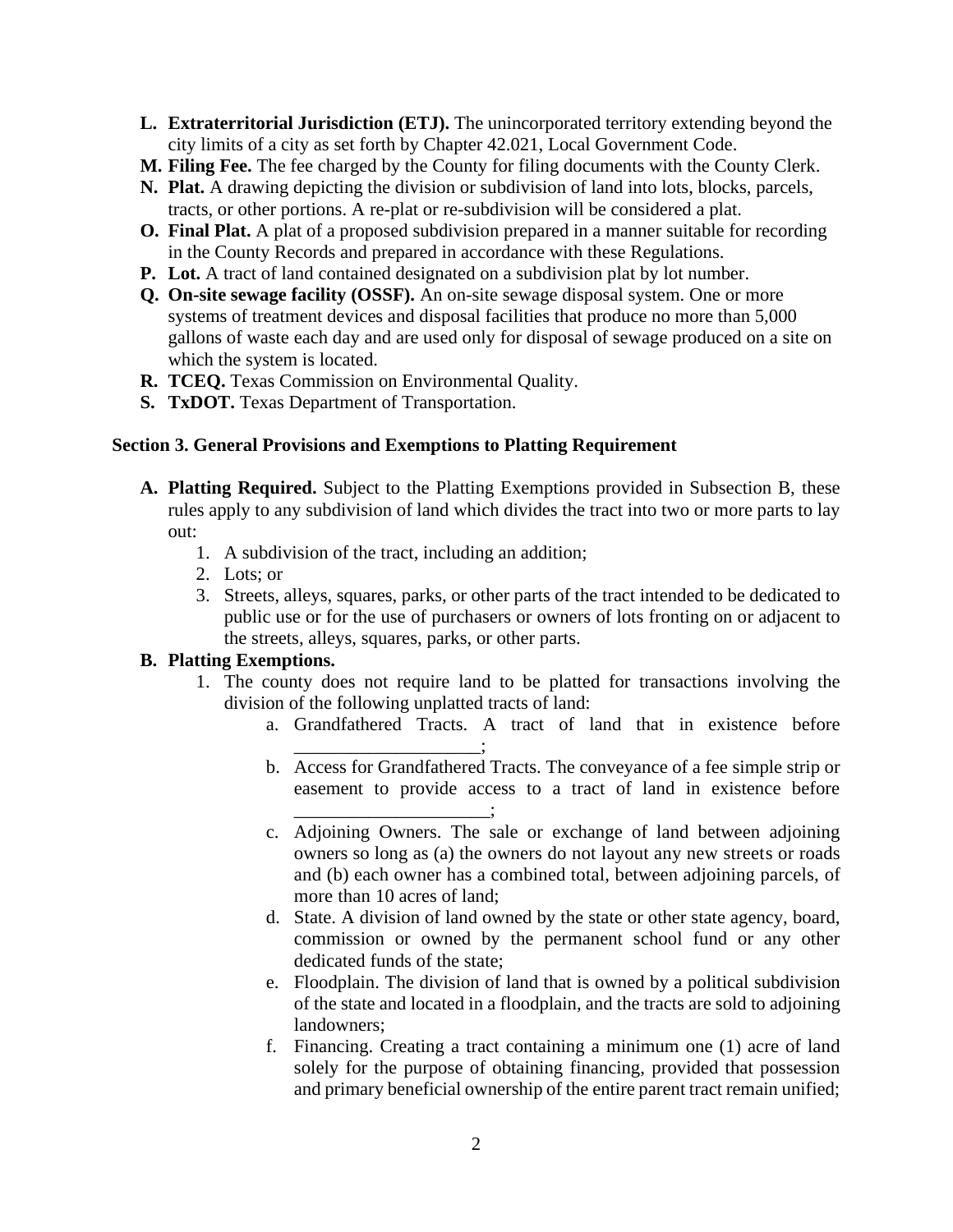- g. Combining Tracts. The combination of tracts under common ownership into one larger tract of land;
- h. Probate. The land being divided is inherited property between heirs by action in probate, and the heirs are related to the testator within the third degree of consanguinity or affinity;
- 2. The county does not require a plat for transactions involving the division of the following unplatted tracts of land that meets the minimum frontage requirements of 250 feet on a public road or a private road built to county standard:
	- a. Agricultural Use. A division of land that does not lay out a street, alley, square, park, or other area for public use or for the use of a purchaser or owner of a lot adjacent to one of those areas, and all tracts are to be used primarily for agricultural use as defined by Section 1-d, Article VIII, Texas Constitution, or for farm, ranch, wildlife management or timber production use within the meaning of Section 1-d1, Article VIII, Texas Constitution. If a tract ceases to be used primarily for agricultural use or for farm, ranch, wildlife management, or timber production use, the platting requirements of these Regulations apply;
	- b. More than 10 acres. A division of land that does not lay out a street, alley, square, park, or other area for public use or for the use of a purchaser or owner of a lot adjacent to one of those areas, and all tracts contain more than 10 acres of land each;
	- c. Veterans Land Board. A division of land that does not lay out a street, alley, square, park, or other area for public use or for the use of a purchaser or owner of a lot adjacent to one of those areas, and all tracts are sold to veterans through the Veterans' Land Board program;
	- d. Judicial Partition. A division of land that does not lay out a street, alley, square, park, or other area for public use or for the use of a purchaser or owner of a lot adjacent to one of those areas, and all tracts are established by judicial partition under a final judgment;
	- e. Family Division. A division of land that does not lay out a street, alley, square, park, or other area for public use or for the use of a purchaser or owner of a lot adjacent to one of those areas, and the tract is divided into four or fewer parts and the parts are sold, given or otherwise transferred to an individual who is related to the owner within the third degree by consanguinity or affinity. If any tract is sold, given, or otherwise transferred to an individual who is not related to the owner within the third degree by consanguinity or affinity, the platting requirements of these Regulations apply;
	- f. Future Development. A division of land that does not lay out a street, alley, square, park, or other area for public use or for the use of a purchaser or owner of a lot adjacent to one of those areas, and the tract is retained in part by the owner, and the other new part is to be transferred to another person who will further subdivide the tract subject to the plat approval requirements of these Regulations; or
	- g. Undivided Interest. A division of land that does not lay out a street, alley, square, park, or other area for public use or for the use of a purchaser or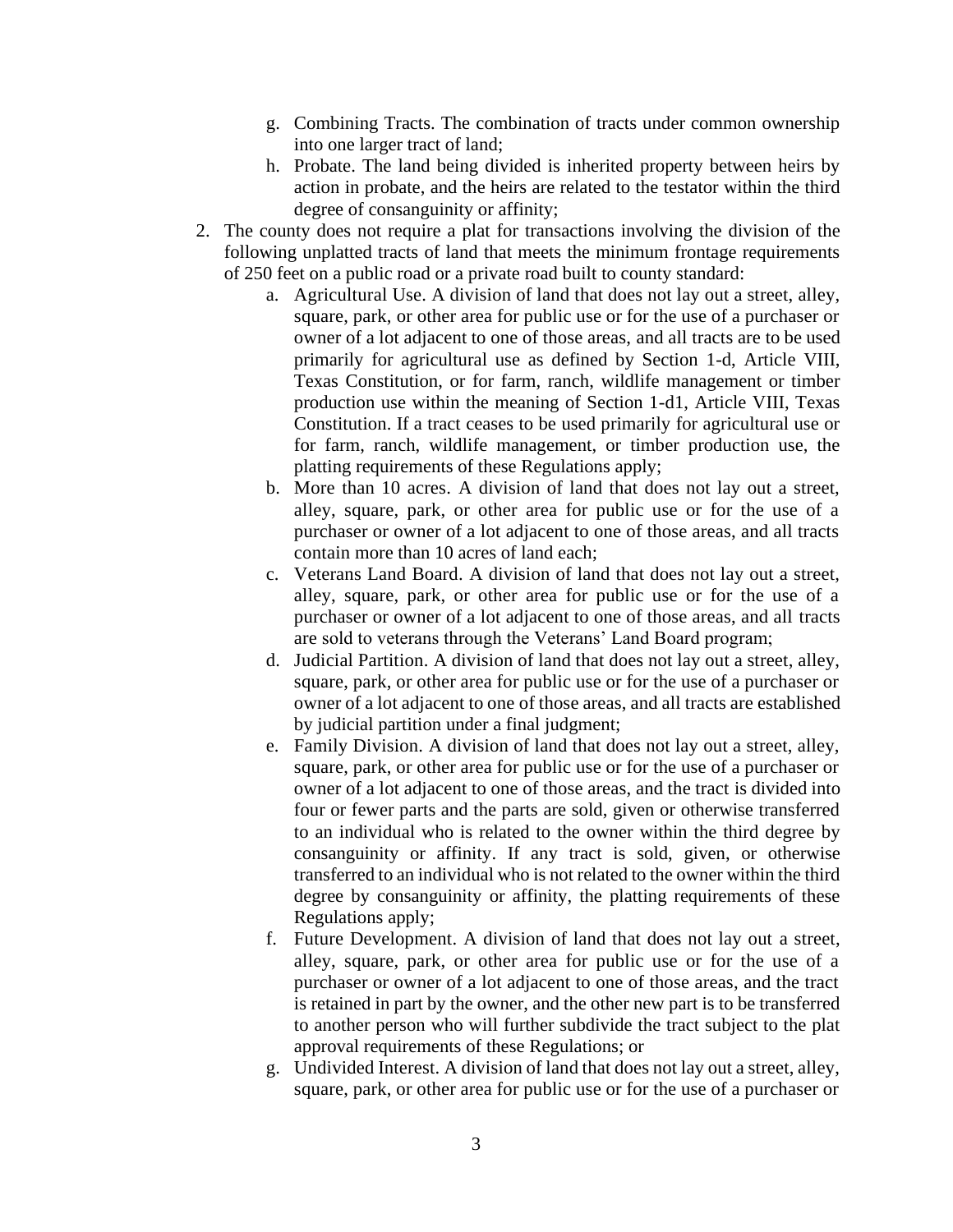owner of a lot adjacent to one of those areas, and all tracts are transferred to a person who owned an undivided interest in the original tract, and a plat is filed before any further development of any part of the tract;

- **C. Subdivision in ETJ.** Plats for subdivisions that lie completely or partly within the extraterritorial jurisdiction (ETJ) of the City of Mason shall be approved in accordance with the agreement between the City of Mason and the County for approval of such plats.
- **D. Cancelation/Vacation.** A person owning real property in this County that has been subdivided may apply to the Commissioners Court for permission to cancel all or part of the subdivision, including a dedicated easement or roadway, to reestablish the property as acreage tracts as it existed before the subdivision. If the applicant is able to show with certainty that cancellation of all or part of the subdivision does not interfere with the established rights of any purchaser who owns any part of the subdivision, or it is shown that the purchaser agrees to the cancellation, the Commissioners Court may authorize the owner of the subdivision to file an instrument cancelling the subdivision in whole or in part.
- **E. Variance.** The Commissioners Court may authorize a variance from these Subdivision Regulations when, in its opinion, undue hardship will result from requiring strict compliance. In approving a variance, the Commissioners Court shall prescribe only conditions that it deems necessary or desirable to the public interest.
	- 1. Any person who wishes to receive a variance shall apply to the Court with a detailed justification for each variance requested. The decision of the Court whether to grant or deny a variance is at its complete discretion and will be final.
	- 2. In approving a variance, the Commissioners Court shall prescribe only conditions that it deems necessary or desirable to the public interest. In making their findings, the Commissioners Court shall take into account the nature of the proposed use of the land involved and existing uses of the proposed subdivision and the probable effect of such variances upon traffic conditions and upon the public health, safety, convenience, and welfare in the vicinity.
	- 3. No variance shall be granted unless the Commissioners Court finds:
		- a. That there are special circumstances or conditions affecting the land involved such that the strict application of this Order would deprive the applicant of the reasonable use of his land, and,
		- b. That the granting of the variance will not be detrimental to the public health, safety, or welfare, or injurious to other property in the area, and,
		- c. That the granting of the variance will not have the effect of preventing the orderly subdivision of other land in the area in accordance with the provisions of this Order.
	- 4. Such findings of the Commissioners Court, together with the specified facts upon which such findings are based, shall be incorporated into the official minutes of the meeting at which the variance is granted. Variances may be granted only when in harmony with the general purposes of intent of the Order so that the public health, safety, and welfare may be secured and substantial justice done. Pecuniary hardship to the Owner/developer, standing alone, shall not be deemed to constitute hardship.
	- 5. All variances approved by the Commissioners Court shall be recorded in the Official Public Records of Mason County, Texas at the applicant's expense.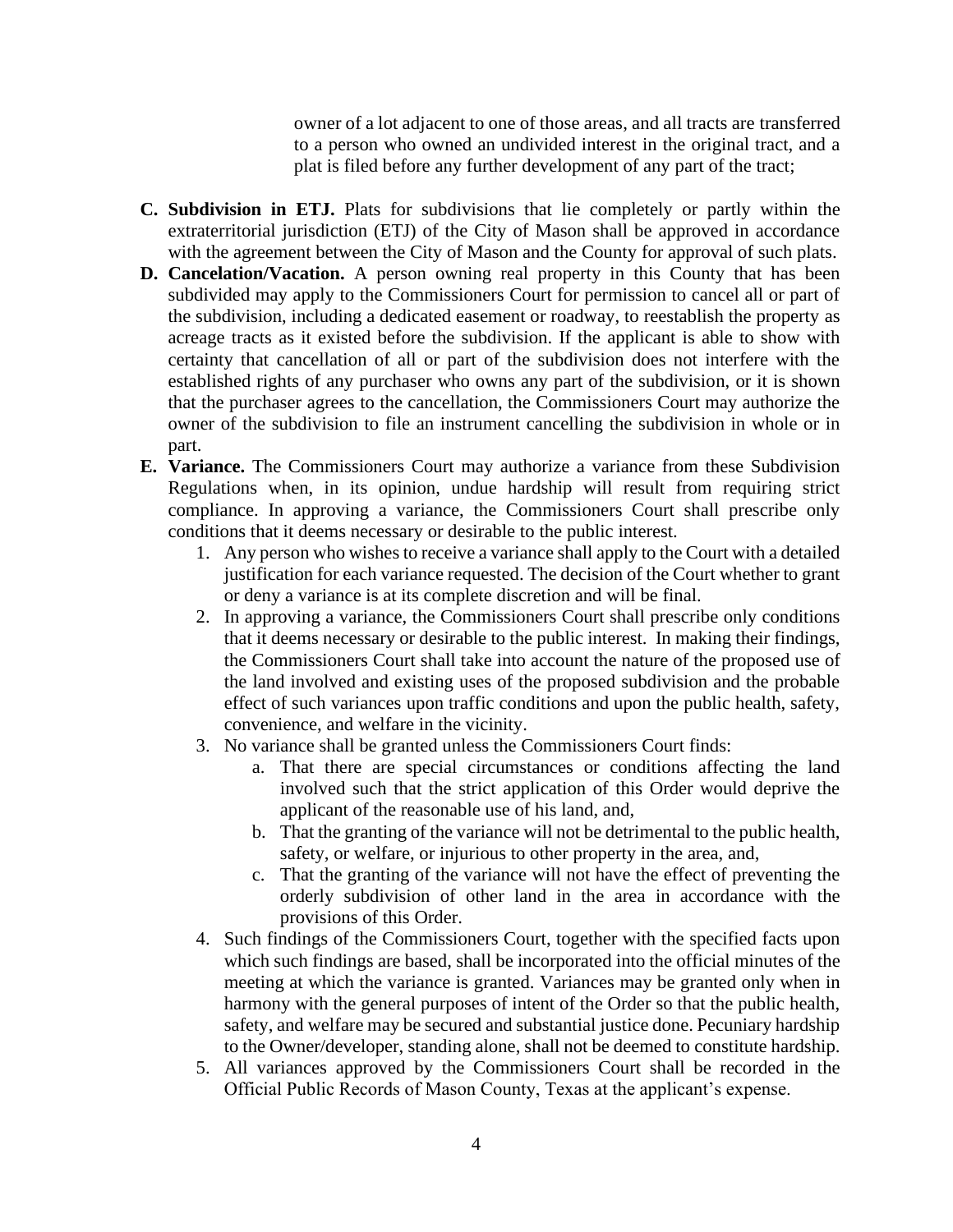#### **Section 4. Application Submittal and Processing Procedures**

**A.** The Developer shall request in writing a meeting with the Designated County Representative in sufficient time to allow a meeting with a developer at least fifteen (15) days prior to submission of an application to the Commissioners Court, to visually inspect the property, review the developer's intentions, establish any special requirements for the plat application, and to discuss the application process.

#### **B. Applications.**

- 1. Initiation of Application. An application for approval of a plat shall be filed with the county by the owner of the property or an agent of the owner. If the applicant is an agent of the owner, the Designated County Representative may require submission of documents, such as an affidavit from the owner, to provide evidence of ownership or agency.
- 2. Plat Compliance. Every Application shall include a plat that complies with these Regulations.
- 3. Waiver of Application Information. The County Representative may initially waive the submission of any information in the Application and accompanying materials that are not necessary due to the scope and nature of the proposed activity.
- 4. Application Forms. County officials or staff may prepare Application Forms that include information requirements, checklists, Applicant contact information, and any other information necessary to show compliance with these Regulations.
- 5. Application Fees.
	- a. Every Application shall be accompanied by the prescribed fees set forth in the adopted Fee Schedule.
	- b. The prescribed fee shall not be refundable.
	- c. The Fee Schedule may be amended from time to time by the County Commissioners Court.
- 6. Completeness of Application.
	- a. The County Representative shall, not later than the  $10<sup>th</sup>$  business day after receipt of the application, notify the applicant in writing of the missing documents or other information.
	- b. An application is considered complete when all required documentation is received. A determination of completeness shall not constitute a determination of compliance with the substantive requirements of these Regulation, nor does it imply or guarantee that the application will be approved.
	- c. The Commissioners Court of Mason County shall have the authority to refuse to approve or authorize any map or plat of any such subdivisions, unless such map or plat meets the full requirements as set forth in these Subdivision Regulations and there is submitted at the time of approval of such map or plat financial security as may be required by these Regulations.
- 7. Action by County. The County, after reviewing the application, shall approve, approve with conditions, or disprove a plat Application within 30 days of receiving the completed application unless the timeline is legally extended or waived.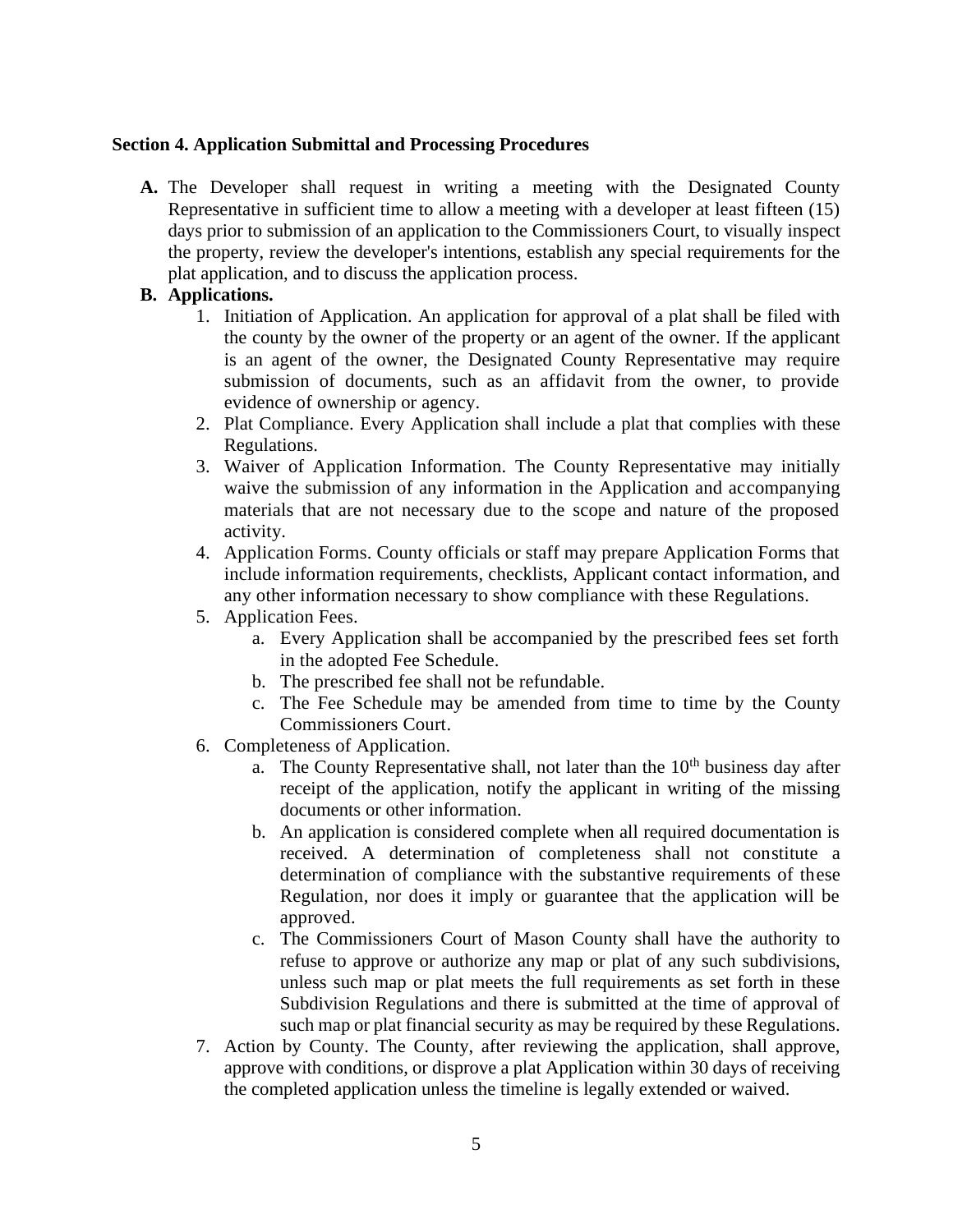- 8. Conditions. The county may attach such conditions to the approval of an Application as are reasonably necessary to ensure compliance with applicable requirements of these Regulations.
- **B.** Construction plans of roads and drainage improvements
- **C.** Topographic map or survey showing contours, lots, improvements, and roads

#### **Section 5. Platting Requirements.**

- **A. Final Plat.** The owner or developer shall submit a Final Plat to the Designated County Representative in PDF format drawn on 18" x 24" or 24" x 36" sheets at a scale not more than 1"=200'. The plat shall be accompanied by construction plans for roads and drainage improvements, if applicable, and a topographic map or survey showing contours, lots, improvements, and roads. The Final Plat shall show the following:
	- 1. Name and address of the landowner.
	- 2. The name and address of the developer, land surveyor, and engineer, if applicable.
	- 3. The name of the subdivision, said name shall not conflict in spelling, pronunciation, or in any way with the name of any other subdivision within Mason County, unless the proposed subdivision is contiguous to an existing subdivision and is an additional phase of that development.
	- 4. The names, locations, and dimensions of all proposed streets or roads, alleys, parks, or other public areas within the property.
	- 5. The names, locations, and dimensions of all adjoining platted subdivisions and streets and roads.
	- 6. The names of all property owners with recordation information if not unplatted.
	- 7. Lot numbers and total number of lots.
	- 8. Lot dimensions and acreage.
	- 9. 50 foot building setback lines along all public roads.
	- 10. The type, location, width and dimensions of proposed and existing visible and apparent utility and pipeline locations, and visible and apparent easements within and adjacent to the property.
	- 11. The date the subdivision plat was prepared
	- 12. North arrow
	- 13. Stated scale and graphic scale
	- 14. A vicinity map showing the location of the proposed subdivision in relation to major roads, towns, or cities.
	- 15. Water and sewer plans, if applicable.
	- 16. Sufficient data to reproduce on the ground the bearing and length of all streets, roads, lots and dedicated easements. Curves on all streets, roads and dedicated easements shall include the radius, arc length, chord bearing, chord distance, and central angle. Curves on lots shall show the radius and length of the curve.
	- 17. A legal description of the property with reference to the parent tract or tracts out of which the proposed development is coming, with data sufficient to locate the same with respect to an original corner of the parent tract of which it is a part, and the number of acres being subdivided
	- 18. A dedication by the landowner of all streets, roadways, easements, parks, and other land intended for private or public use (See Appendix B)
	- 19. Certificate of Road Maintenance, if applicable (See Appendix C)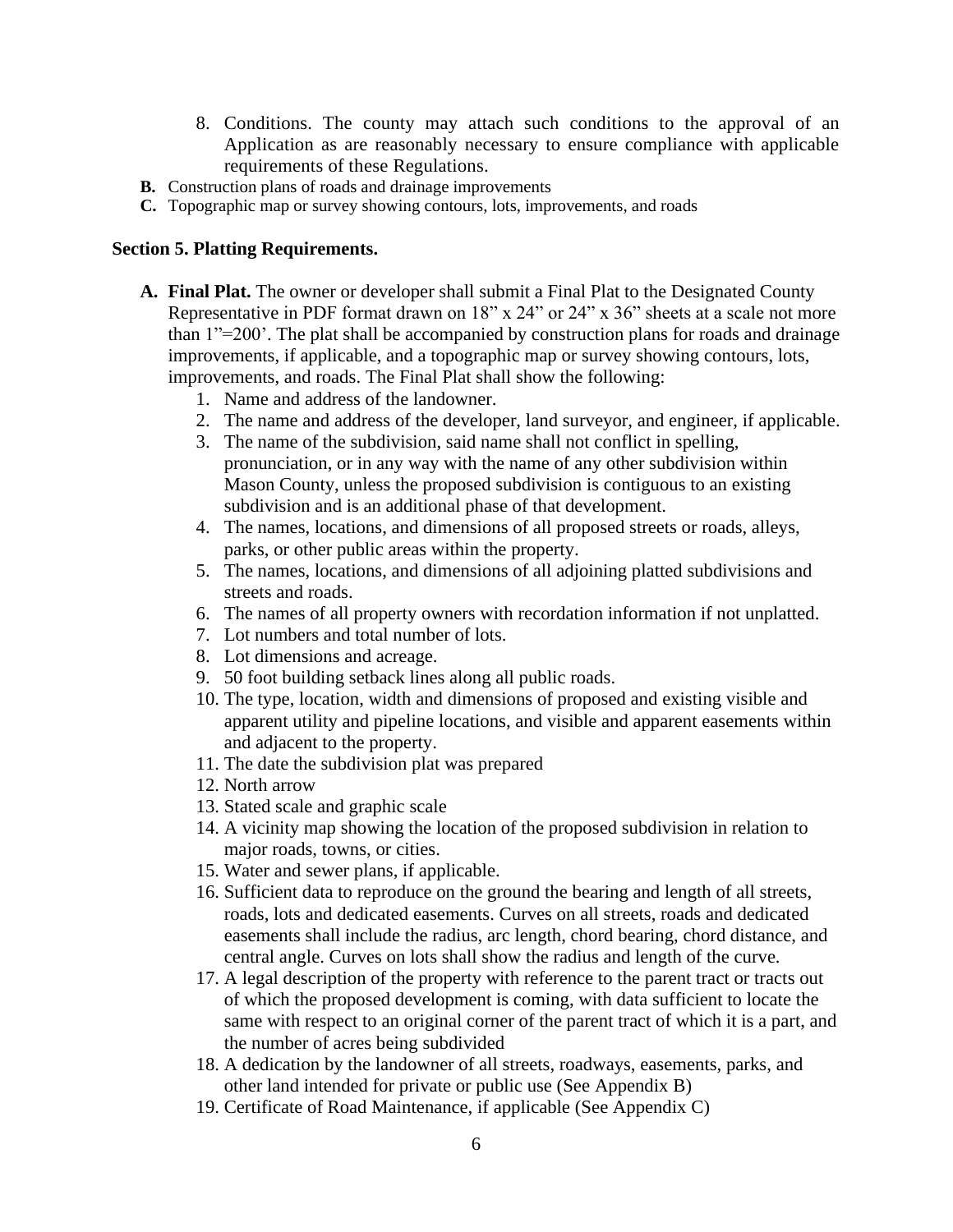- 20. Lienholder's Ratification, if applicable (See Appendix D)
- 21. The plat shall be drawn using the Texas Coordinate System of 1983, Texas Central Zone, or a subsequently approved coordinate system.
- 22. The coordinate of at least one prominent property corner shall be noted on the plat in state plane coordinates
- 23. The date when survey field work was completed
- 24. Certificate of Surveyor (See Appendix E)
- 25. Certificate of Engineer, if applicable (See Appendix F)
- 26. Certificate of Designated County Representative (See Appendix G)
- 27. The Certificate of Approval (See Appendix H)
- 28. To be eligible for approval by the Commissioners Court, the final plat shall be accompanied by a certified tax certificate from the Mason County Central Appraisal District that all tax obligations have been paid.
- 29. If new roads are to be created by the subdivision, the following note shall be included:

The roads established by this plat will be privately maintained by the property owners or a property/home owners association at the expense of the owners.

30. If a street or road in a subdivision is to be privately maintained, the following note shall be included on the plat:

> By filing this Plat, the Owner and all future owners of property within this subdivision, by purchasing such property, acknowledge and agree that the County shall have no obligation to repair the private roads shown hereon or accept the private roads into county maintenance.

31. The following note shall be included on the plat:

Mason County and the Hickory Underground Water Conservation District (HUWCD) make no representation or guarantee as to the water quality or that a present or future adequate water supply exists.

32. The following utility easement note shall appear on the plat:

The owners hereby dedicate a perpetual utility easement for the installation and maintenance of utility lines and all necessary appurtenances thereto, whether installed in the air, upon the surface, or underground, along and within ten (10) feet of the rear, front, and side lines of all lots and/or tracts, ten (10) feet along the boundaries of all streets when the lots and/or tracts extend to the centerline of said street, twenty (20) feet along the entire perimeter of this subdivision, and within all streets and alleys. The dedication of this easement includes the authority to place, construct, operate, maintain, relocate, and replace utility lines and installations, the right of ingress and egress to and from said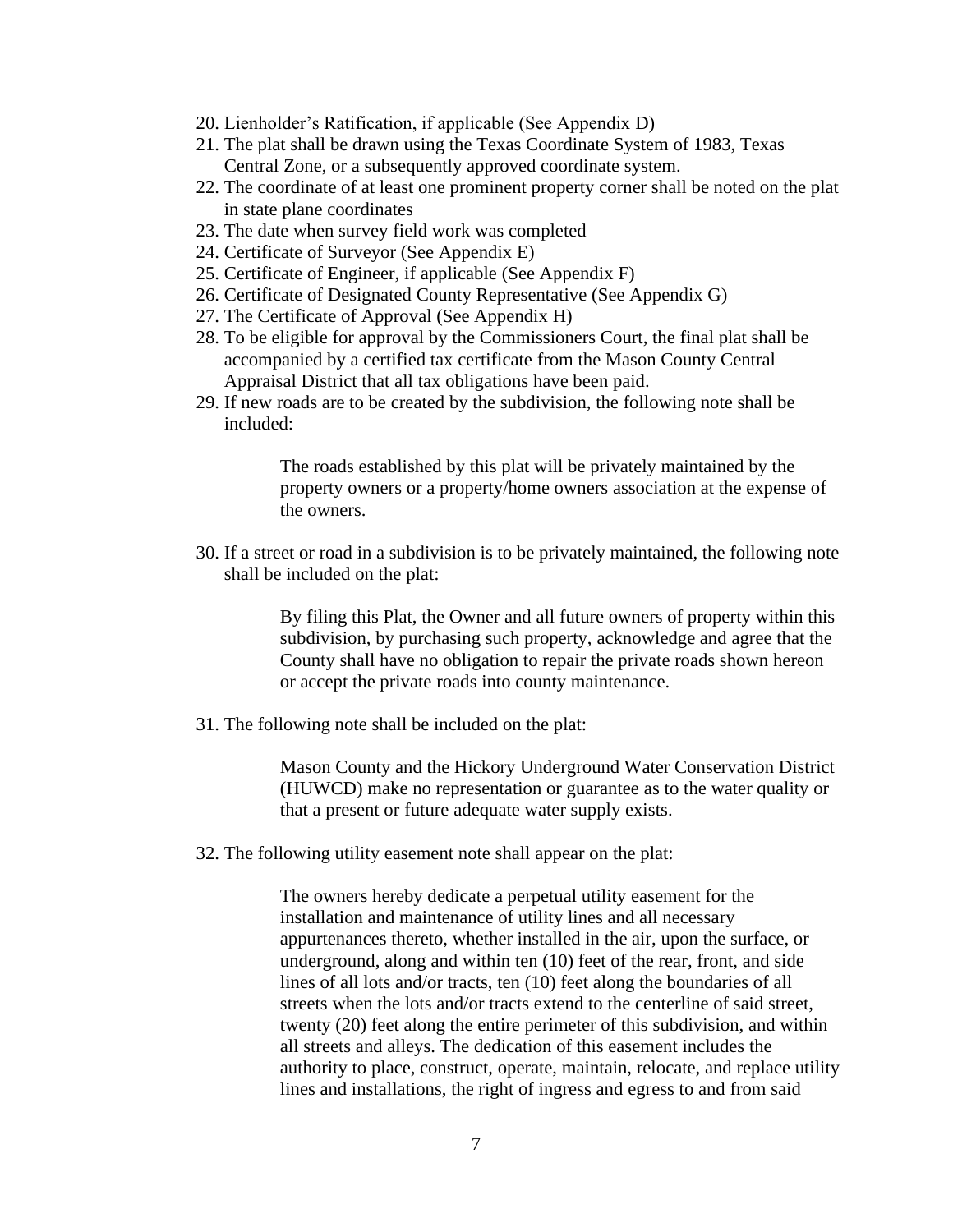utility easement, and the right to clear, cut, and trim trees, shrubbery, undergrowth, and obstructions that may interfere with the operation of utility lines and installations. The landowners shall be responsible for removal of limbs, debris, branches, or brush cut while clearing the easement for construction or maintenance. Nothing that may damage or interfere with installation and maintenance of utilities shall be placed or permitted to remain within the easement. The easement shall be maintained by the landowners.

33. The following note shall be included on the plat:

Mason County and the Hickory Underground Water Conservation District (HUWCD) make no representation or guarantee as to the water quality or that a present or future adequate water supply exists.

34. Two full size copies of the Final Plat shall be presented for filing on bond paper. And a digital copy (.dwg or .shp) shall be provided to the Mason County Central Appraisal District.

## **B. Replat**

- 1. Applicability. A Replat of all or a portion of a recorded Plat may be approved in accordance with State law without vacation of the recorded Plat if the Replat:
	- a. Is signed and acknowledged by the owners of the property being replatted;
	- b. Is approved after a public hearing; and
	- c. Does not propose to amend or remove any covenants or restrictions previously incorporated in the recorded Plat.
- 2. Published Notice. After the application is filed with the Commissioners Court, the court shall publish a notice of the application in a newspaper of general circulation in the county unless the court determines that the revision to the subdivision plat does not affect a public interest or public property of any type.
	- a. The notice must include a statement of the time and place at which the court will meet to consider the application and to hear protests to the revision of the plat.
	- b. The notice must be published at least three times during the period that begins on the 30th day and ends on the seventh day before the date of the meeting.
	- c. Cost of publication to be paid by applicant.
- 3. Mailed Notice.
	- a. If all or part of the subdivided tract has been sold to nondeveloper owners, the court shall also give notice to each of those owners by certified or registered mail, return receipt requested, unless the Commissioners Court determines that the revision to the subdivision plat does not affect a public interest or public property of any type;
	- b. If the Commissioners Court determines that the replat does not affect a public interest or public property, the court shall provide written notice of the application to the owners of the lots that are within 200 feet of the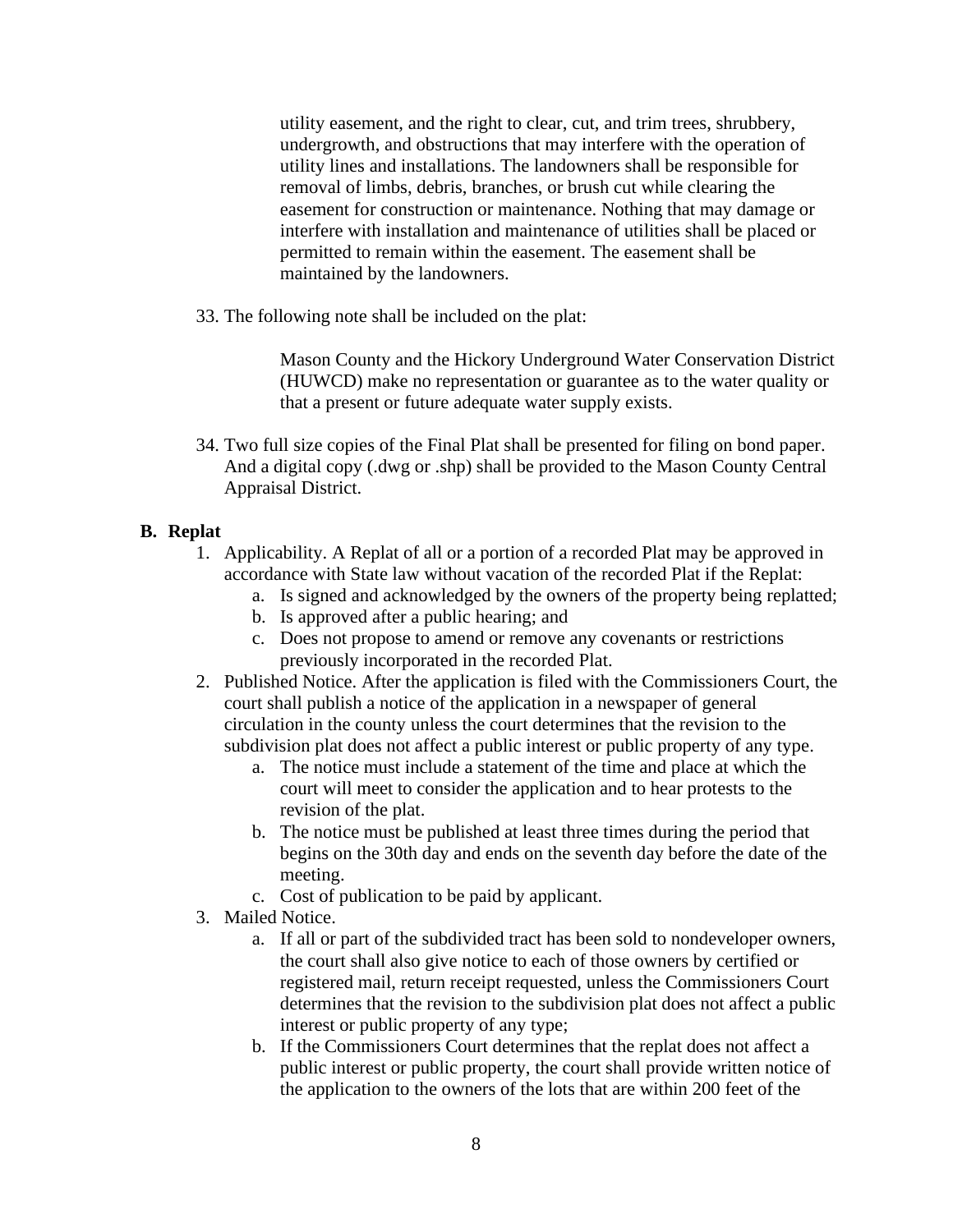subdivision plat to be revised, as indicated in the most recent records of the central appraisal district of the county in which the lots are located; and post notice of the application continuously on the website for at least 30 days preceding the date of the meeting to consider the application until the day after the meeting.

- c. Mailed Notice is not required to combine existing lots.
- 4. Water/Sewer Provider. Persons replatting property within the service area of a water or sewer utility provider shall have the written consent of the provider unless the purpose of the replat is to combine two or more lots into one lot.
- 5. Review Process. The review process for a Replat shall be the same as process for reviewing and approving Final Plats (except for the special public hearing and notice requirements).
- 6. Hearing. The Commissioners Court, during a regular meeting of the court, shall adopt an order permitting the person to revise the subdivision plat if it is shown to the court:
	- a. That the revision will not interfere with the established rights of any owner of a part of the subdivided land or each owner whose rights may be interfered has agreed to the revision; and
	- b. That the revision is not a violation of any existing deed restriction(s).
- 7. Effect. Upon approval of the Application, the Replat may be recorded and is controlling over the previously recorded Plat for the portion replatted.
- **C. Amending Plat.** The Commissioners Court may approve an amending plat, which is controlling over the preceding plat without vacation of the plat, if the amending plat is for one or more of the following purposes:
	- 1. To correct an error in a course or distance shown on the preceding plat;
	- 2. To add a course or distance that was omitted on the preceding plat;
	- 3. To correct an error in a real property description shown on the preceding plat;
	- 4. To show the location or character of a monument that has been changed in location or character or that is shown incorrectly as to location or character on the preceding plat;
	- 5. To correct any other type of scrivener or clerical error or omission of the previously approved plat, including lot numbers, acreage, street names, and identification of adjacent recorded plats; or
	- 6. To correct an error in courses and distances of lot lines between lots if:
		- a. All affected lot owners join in the application for amending the plat;
		- b. Neither lot is abolished;
		- c. The amendment does not attempt to remove recorded covenants or restrictions; and
		- d. The amendment does not have a material adverse effect on the property rights of the other owners of the property that is the subject of the plat.
	- 7. The Amending Plat controls over the preceding plat without the vacation, revision, or cancellation of the preceding plat.
	- 8. The owners of any lots being amended shall join in the application;
	- 9. Notice, a hearing, and the approval of other lot owners are not required for the filing, recording, or approval of an amending plat.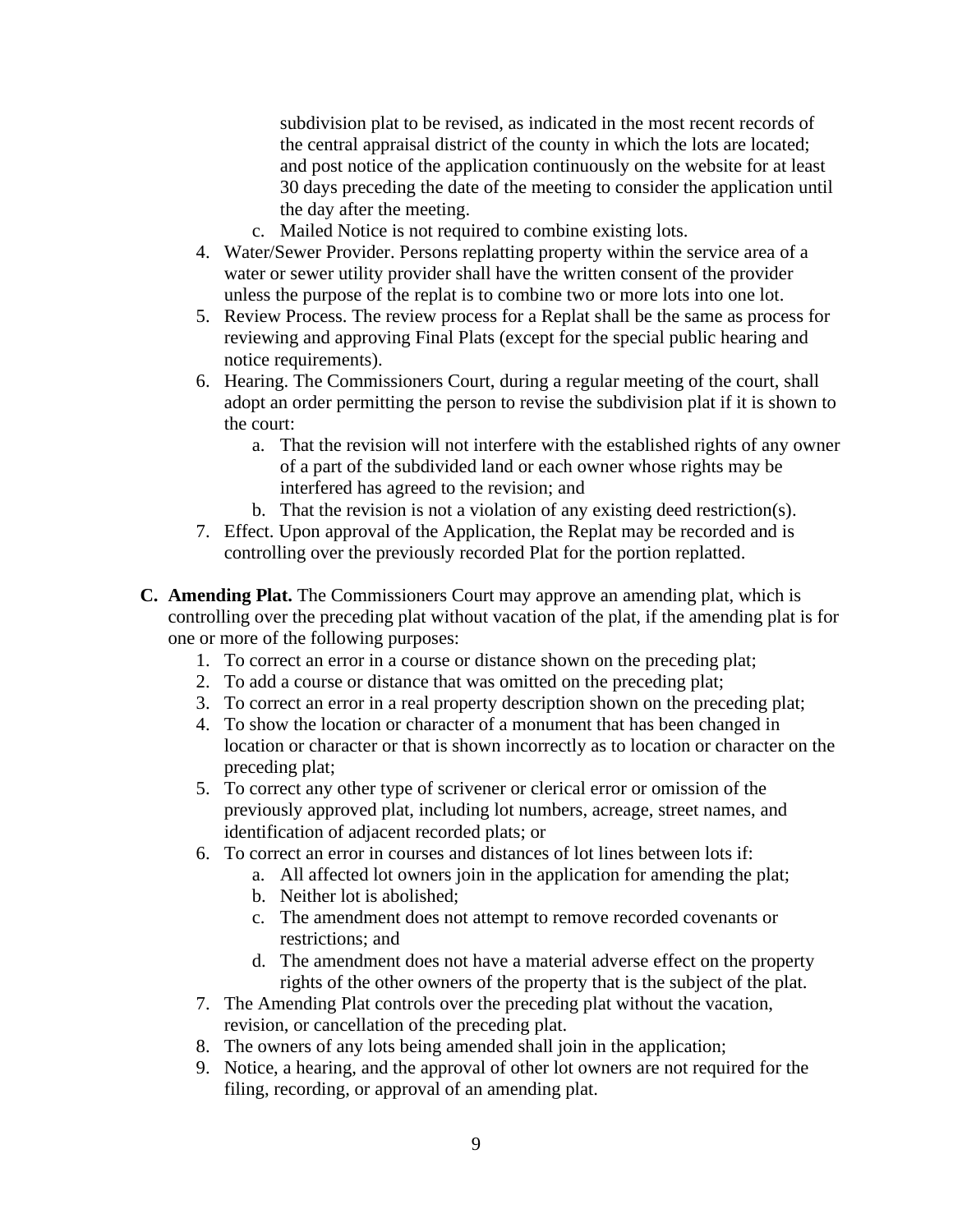- 10. An amending plat cannot attempt to
	- a. Remove recorded covenants or restrictions;
	- b. Increase the number of lots;
	- c. Create new streets or extend streets.

### **Section 6. Development Standards**

### **A. Minimum Lot Size.**

- 1. Lots served by private water well and an On-Site Sewage Facility (OSSF) shall contain a minimum of seven (7.0) acres of land;
- 2. Lots served by a community or public water system and an On-Site Sewage Facility (OSSF) shall contain a minimum of five (5.0) acres of land;
- 3. Lots served by a community or public water system and a public sewer service shall contain a minimum of three (3.0) acres of land.
- **A. Flag Lots.** Flag lots are prohibited in platted subdivisions and exempt transactions.
- **B. Reserve Strips Prohibited.** There shall be no reserve strips controlling the only access to land dedicated or intended to be dedicated for public use.
- **C. Right-of-Way.** Right-of-way limits shall be contiguous with lot boundaries. No lots may extend into the right-of-way. All rights-of-way shall be cleared of all impediments including boulders, trees, tree stumps and debris. The Designated County Representative may authorize that select trees remain within the right-of-way.
- **D. Roads.**
	- 1. Road Layout. Adequate roads shall be provided by the developer, and the arrangement, length, width, grade and location of each shall be considered in its relation to existing and planned roads, to topographical conditions, to public safety and convenience, and in the appropriate relationship to the proposed use of land to be served by such roads.
	- 2. Minimum Right-of-Way Width.
		- a. All new roads shall have a minimum right-of-way width of sixty (60) feet.
		- b. A proposed subdivision that adjoins an existing county road shall provide for the dedication of right-of-way extending a minimum of 30 feet from the centerline of the existing county road.
		- c. A proposed subdivision that crosses an existing county road shall dedicate to the public a sixty (60) foot wide right-of-way centered on the existing county road.
	- 3. Intersections. Road intersections shall be as nearly at right angles as practicable.
	- 4. Curves. Curves in roads shall have a minimum centerline radius of 400 feet.
	- 5. Lot Numbers. Each plat shall show lot numbers arranged in systematic order.
	- 6. Construction Standards. Road Construction shall meet requirements of Section 7 herein.
	- 7. Road Names. Proposed roads which are in alignment with existing named roads shall bear the names of the existing road. Proposed roads shall comply with the Road Naming and Addressing Guidelines promulgated by Mason County and shall be approved by the Commissioners Court. Road names must be reviewed for conflict and acceptability by the County 911 Rural Addressing Office before final plat approval.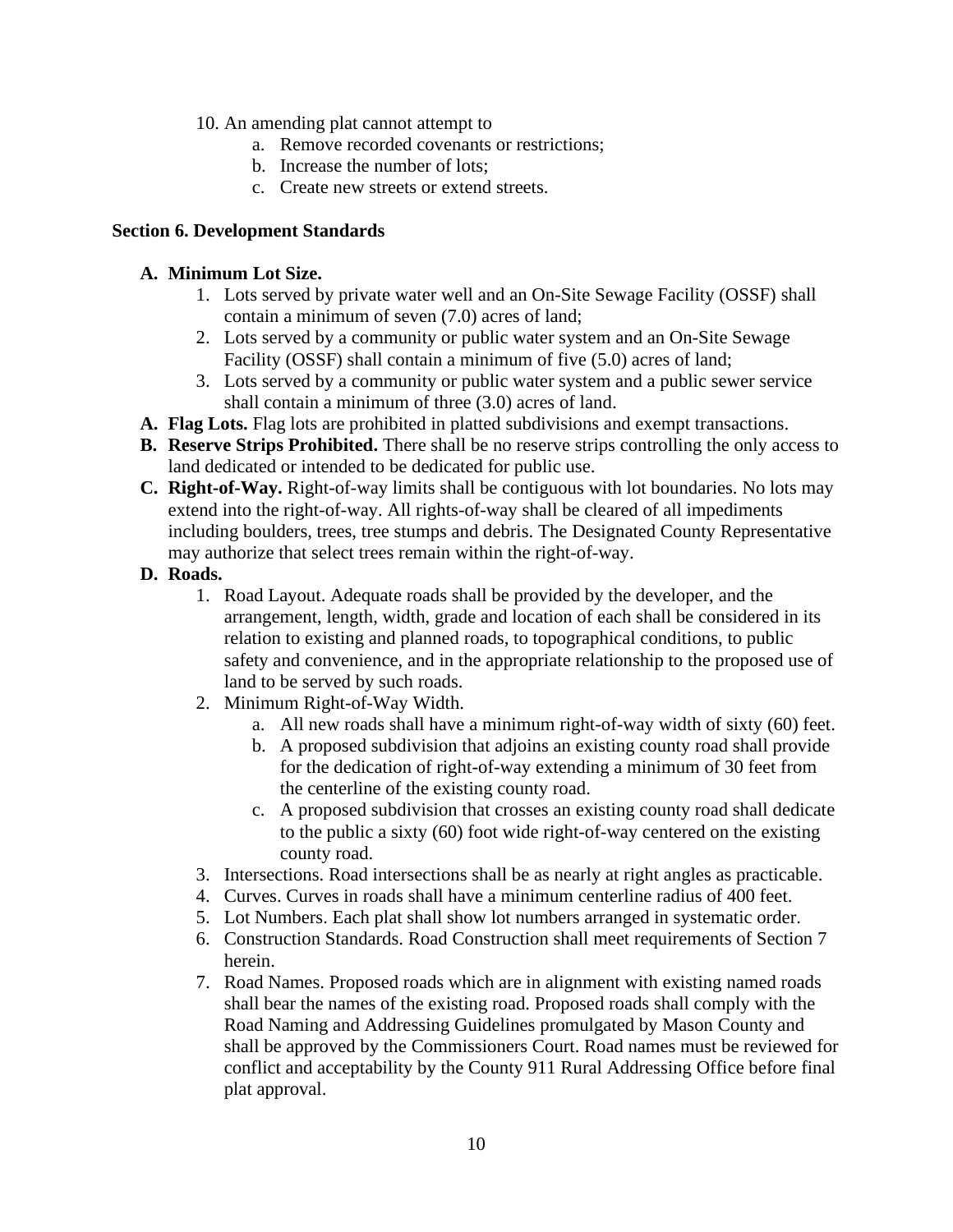- 8. Signs. The developer shall present a sign placement plan to the Designated County Representative for approval prior to acceptance of the final plat. All traffic signs shall be furnished and installed by the developer in accordance with the latest issue of the "Texas Manual of Uniform Traffic Control Devices" issued by the Texas Department of Transportation.
- **E. Waste Disposal Systems.** Each lot in a subdivision must have a predetermined legal means of sewage waste treatment and disposal.
	- 1. Lots served by OSSF. All lots to be served by OSSF shall have such OSSF installed in compliance with state rules and regulations. The County shall not issue an On-Site Sewage Facility permit on any parcel of land not in compliance with all the requirements of these Regulations.
	- 2. Lots served by Community Sewage Collection and Treatment Facilities. All lots to be served by community sewage collection and treatment facilities shall have such system and facility plan approved by the TCEQ and the developer shall provide a letter from TCEQ approving such system and facility plan prior to final plat approval. If wastewater collection and treatment services are to be provided by a utility service provider other than a community collection system, that entity shall review the system and facility plan and the developer shall provide a letter from such entity approving such system and facility plan prior to final plat approval.

## **F. Utilities.**

- 1. The following utility easements shall be dedicated to the public:
	- a. 10 foot wide along the front, side and rear of all lots
	- b. 20 foot along the entire perimeter of the subdivision
	- c. Within the right-of-way of the streets and alleys
- 2. All utility services, to include electric and telephone trunk service, shall be planned and constructed concurrent with the construction of the road infrastructure in a subdivision. Utility plans shall be coordinated with the Designated County Representative well in advance of construction. The subdivision plat shall show the location of easements associated with these services.
- 3. All utility lines that pass under a road shall be installed before the road is paved. When it is necessary that utility lines pass under an existing road, they shall be placed by boring at a depth of three (3) feet to a point at least four (4) feet beyond the pavement edge.
- 4. Utility fixtures extending above ground (poles, pedestals, fire hydrants, transformers, etc.) shall be located no greater than two (2) feet inside the right of way line unless specifically approved by the respective Designated County Representative.
- 5. When practicable, underground utilities shall be placed a minimum of three (3) feet below surface and within four (4) feet inside the right-of-way line.

### **G. Drainage.**

1. The developer of all subdivisions where the average lot size is less than 10 acres shall have an Engineer prepare a storm drainage plan. A PDF copy of this plan prepared by a professional engineer shall be submitted and shall contain calculations showing anticipated storm water runoff including watershed area,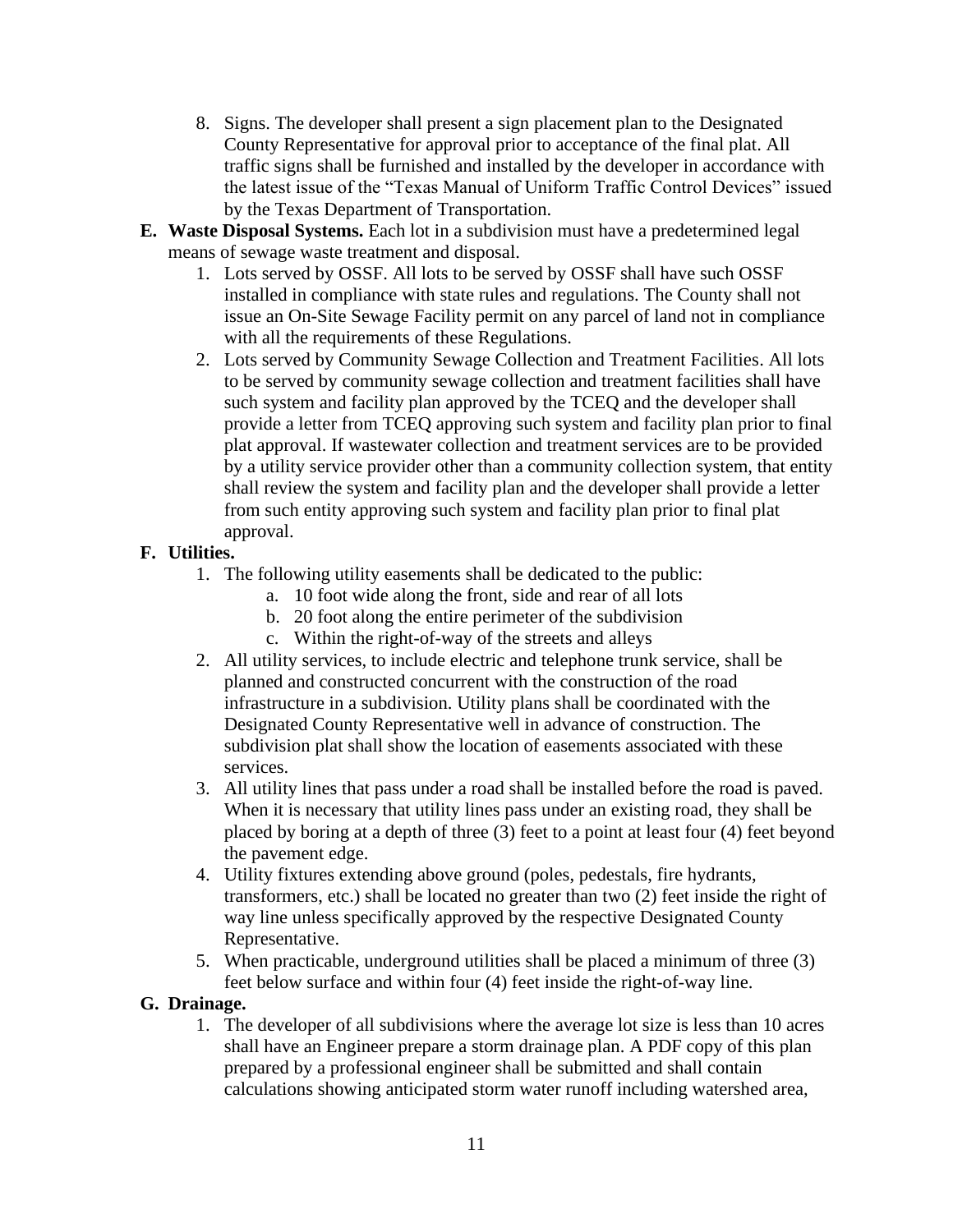percentage, velocity of runoff, and time of concentration. This plan shall have the same contours and scaled lot sizes as shown on the plat.

- 2. Drainage facilities shall be provided and constructed in accordance with approved plans as required in these Regulations. Drainage plans shall be prepared by a professional engineer experienced in hydrology analysis, and shall be signed and sealed by such engineer. At a minimum, drainage plans shall show all culverts, low water crossings, drainage basins and drainage easements.
- 3. Drainage structures shall be designed to minimize any adverse impact to private property or public right-of-way either within or outside the proposed subdivision. The post-construction runoff rates at the point of flow leaving the new site shall not exceed the pre-construction peak runoff rate for the two (2), ten (10) or onehundred (100) year storms. Provisions must be made to assure that no adverse impact is made to existing drainage systems within public right of way.
- 4. When a drainage channel or overflow section is to be constructed, three (3) copies of the design complete with construction plans, profiles, and specifications shall be submitted. The plans shall show construction details, calculations showing the anticipated storm water runoff, including watershed area, percentage and velocity of runoff, and time of concentration.

### **H. Fire Safety.**

- 1. All subdivisions that have community or public water systems and storage tank facilities within the boundaries of the subdivision will install a 2 ½" NST pipe connection at the storage tank for firefighting equipment to withdraw water from the storage tank in times of emergency. Provisions must be made for access to the facility by firefighting apparatus.
- 2. Subdivisions that contain natural or manmade facilities for the surface storage of water for agricultural or recreational purposes shall have such facilities evaluated for the purposes of installation of a dry hydrant for fire protection purposes. The developer shall contact the Mason County office of the U.S. Natural Resource Conservation Service for consultation about the design and installation of the dry hydrant. Road access for emergency vehicles shall be provided to the dry hydrant.

#### **Section 7. Design and Construction Standards**

- **A. New Roads.** All new roads shall be privately maintained roads constructed at the developer's expense in accordance with these Regulations and shall be maintained by a Homeowners Association, Property Owners Association, or property owners.
- **B. Design of Improvements.** All improvements shall be designed by a professional engineer and installed so as to provide, to the maximum extent feasible, a logical system of utilities, drainage and roads and to permit continuity of improvements to adjacent properties. One complete set of construction plans signed and sealed by a professional engineer shall be provided to the appropriate Designated County Representative prior to the beginning of construction. At the completion of construction one complete set of plans that includes all "as built" changes shall be provided to the Designated County Representative.
- **C. Road Frontage.** Lots shall have a minimum of 250 feet of frontage on a public road or a private road built to county standard.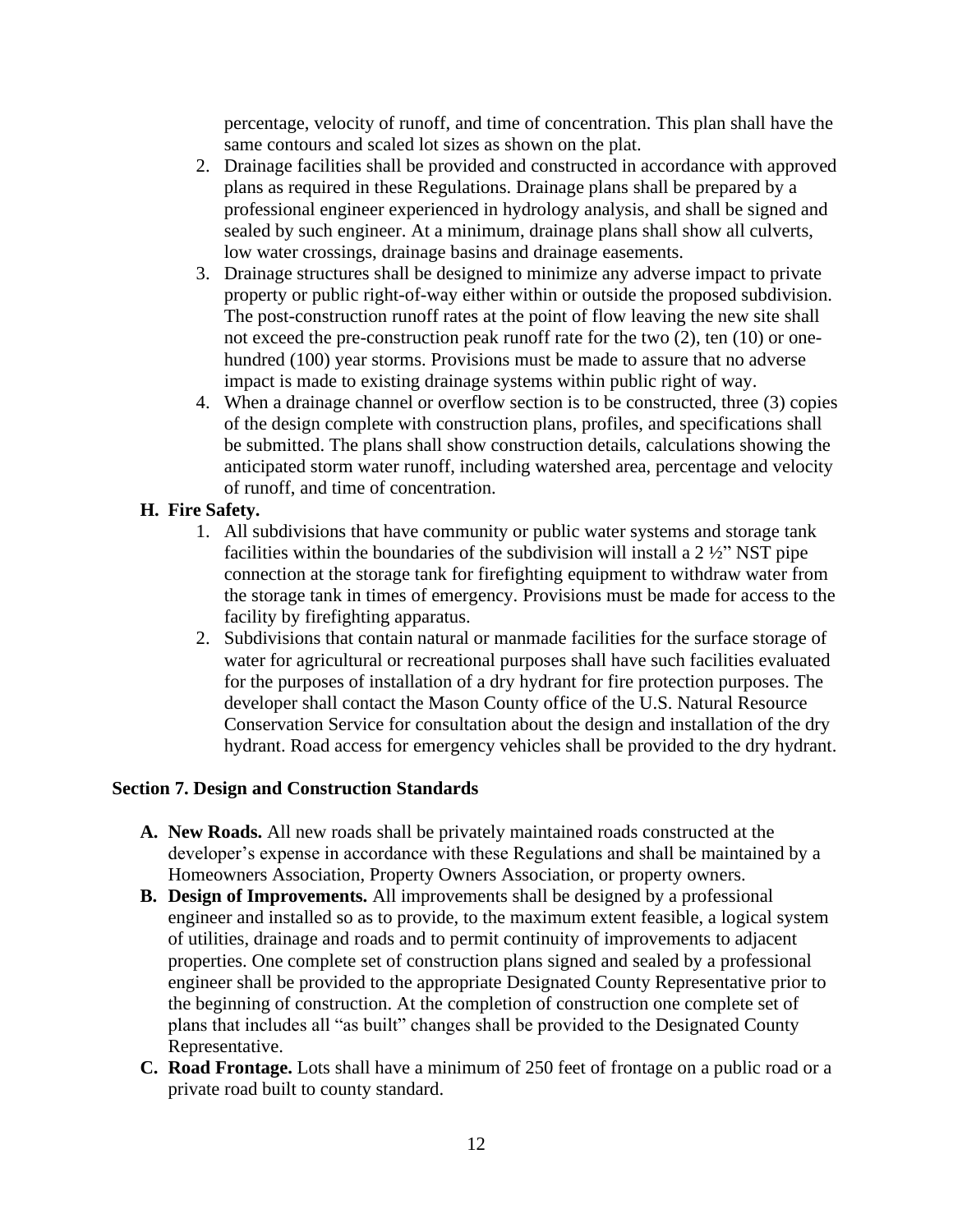### **D. Roads.**

- 1. Clearing and Grubbing. The entire area of the right-of way shall be selectively cleared and grubbed to a depth of not less than one foot below natural ground in fill areas and one foot below subgrade elevation in excavated areas. Trees, brush and other debris shall be removed from the right-of-way and disposed of as elected by the developer.
- 2. Grading. The roadway area (subgrade ditches and slopes) shall be constructed substantially in accordance with the following requirements:
	- a. Earthen embankments shall be placed in lifts of not more than 8 inches loose depth and each lift shall be thoroughly compacted by sprinkling and rolling before placement of the succeeding lifts. Rock fill may be placed in lifts of not more than 30 inches or as directed.
	- b. Unstable material encountered in either excavated sections or beneath embankments shall be removed to a depth of not less than one foot below natural ground or finished subgrade and replaced with satisfactory material. Material so removed shall be properly disposed of or removed from the right of way.
	- c. Prior to final finishing, subgrade shall be proof rolled as directed by the Designated County Representative to assure uniformity of both cuts and fills and any unstable material shown shall be removed and replaced with satisfactory material.
- 3. Roadway Ditches. Ditches intended for parallel drainage shall be designed to accommodate runoff to be expected at 5 year frequency. On grades of more than 3 percent, in friable soils, erosion control by sodding and/or seeding or by properly designed checks of concrete, stone or sod blocks shall be included.
- 4. Culverts. Cross drainage culverts shall be designed for runoff to be expected at 5 year frequency, may be either standard reinforced concrete pipe, corrugated galvanized metal pipes, reinforced concrete boxes, or other material currently approved for this purpose by the Texas Department of Transportation. Regardless of material, each culvert shall be capable of sustaining "H-15-Highway Loading". No box culvert shall be smaller than 2 feet in either waterway height or depth. No pipe structure shall have waterway area of less than 1.6 square feet.
- 5. Driveway Culverts. Culverts installed at any entrance to private property shall be at least twenty (20) feet in length with waterway of not less than one and six tenths (1.6) square feet and shall be designed for runoff of five year frequency.
- 6. Bridges. All bridges shall be designed by an Engineer for 10 year frequency of storm and with not less than 18 inches freeboard for drift collection. The load capacity of bridges shall not be less than "H-15". Bridges shall be founded and protected by riprap to withstand floods of 25 year frequency.
- 7. Overflow Section Requirements. In general, the Commissioners Court will, on individual economic consideration, approve the installation of overflow sections. Such consideration will adjudge the probable frequency and depth of overflow, the traffic potential, and the nature of the tributary area. The following conditions are considered suitable for the installation of overflow sections:
	- a. Drainage courses having no defined channel where channel construction would possibly develop liability for diversion or concentration of runoff.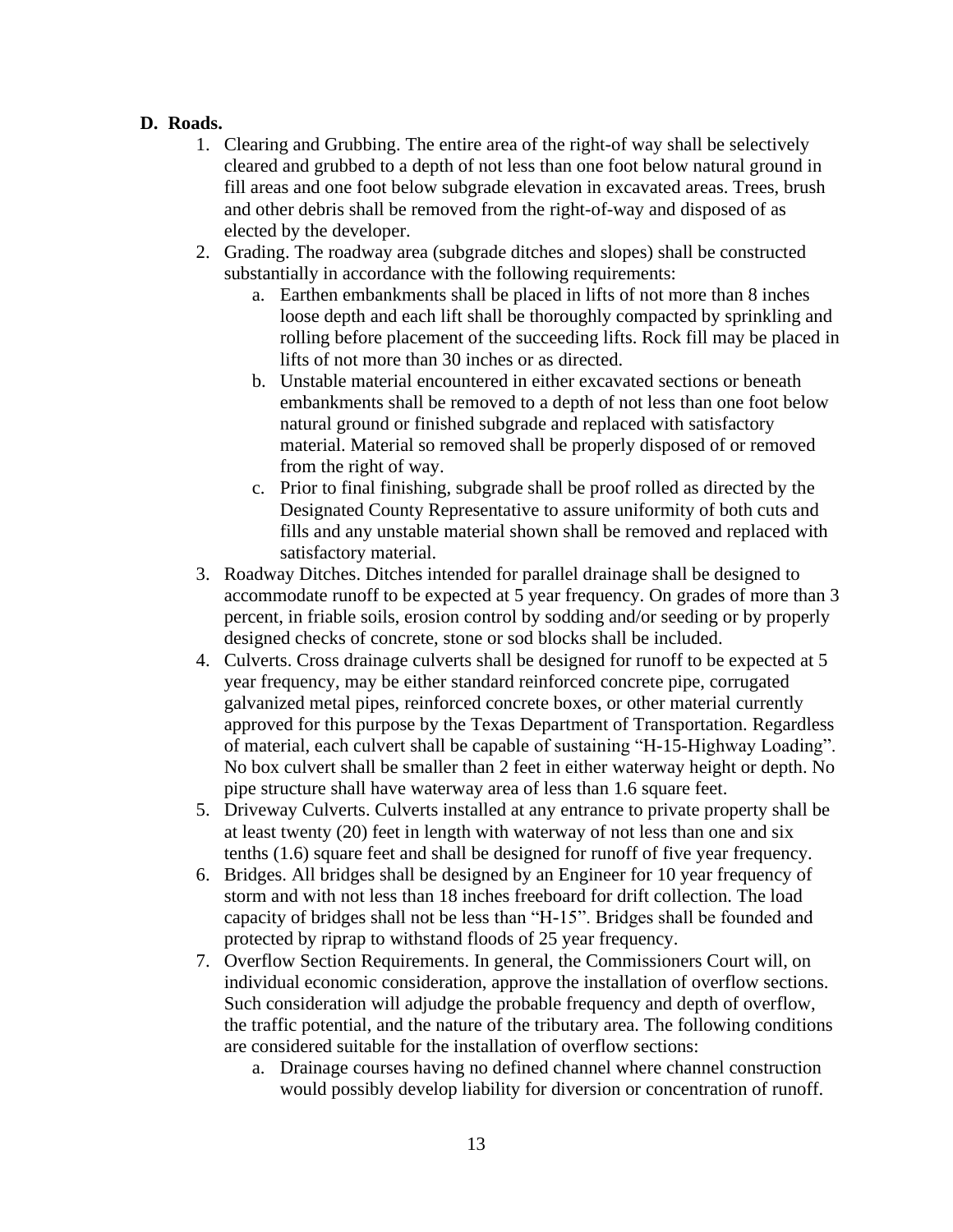- b. Streams having a defined channel for normal flow and usual runoff with a wide floodplain covered by infrequent storms.
- c. Stream crossings where traffic potential does not economically warrant bridge construction.
- 8. Overflow Section Specifications. Under conditions 7(a) above, the roadway gradient should conform as nearly as feasible with natural ground slopes and no culvert should be installed, nor should roadway ditches be constructed. For conditions 7(b) and 7(c) above, the overflow structure shall be designed by an Engineer within the following limitations:
	- a. The section shall be of reinforced concrete not less than five (5) inches in thickness and containing not less than five (5) sacks of Portland cement (3000 psi compressive strength at 28 days) per cubic yard of finished concrete; shall extend horizontally between high water elevations calculated for five (5) year frequency; and shall be anchored with toe structures with a minimum vertical depth of eighteen (18) inches or dowelled into rock for a minimum depth of twelve (12) inches on a maximum twenty-four (24) inch spacing.
	- b. Drainage waterways adequate for storms of five (5) year frequency shall be provided, with the additional requirement that the finished grade at the low point of the roadway shall be no higher than three feet above the flow line of the stream or one-half the depth of the ravine section, whichever is lower.
	- c. Reinforcement shall be not less than No. 4 bars placed fourteen inches on center both longitudinally and transversely. Laps, if required, shall be not less than fifteen (15) inches and shall be staggered in position. Laps or splices at the crown line will not be acceptable.
	- d. The crown width of overflow sections shall be not less than three (3) feet wider than the approach pavement or surface.
- 9. Base and Base Courses.
	- a. Material. Base materials shall be in accordance Item 247 of Texas Department of Transportation (TxDOT) Standard Specifications for Flexible Base materials, Grade 1-2 or Grade 5. Minor variations from these requirements may be permitted by the Commissioners Court where local conditions permit. Thickness of the base course or courses will be increased to compensate for lesser quality material. In no case shall there be less than six (6) inches of base material allowed.
	- b. Construction Methods. Base material on all roads shall have a minimum compacted thickness as shown in the Schedule of Minimum Dimensions. The material shall be dumped, spread, mixed, wind rowed, watered and processed as necessary to produce a uniformly blended mixture of the desired course thickness, moisture condition and gradation. Shaping of the blended mixture to the required grade and line shall follow the mixing procedure and precede compaction. Compaction of each course of material shall be accomplished by suitable equipment to obtain maximum density of 95% of AASHTO T180-61 (Standard Proctor). Optimum moisture content as determined by proctor plus or minus two(2) percent shall be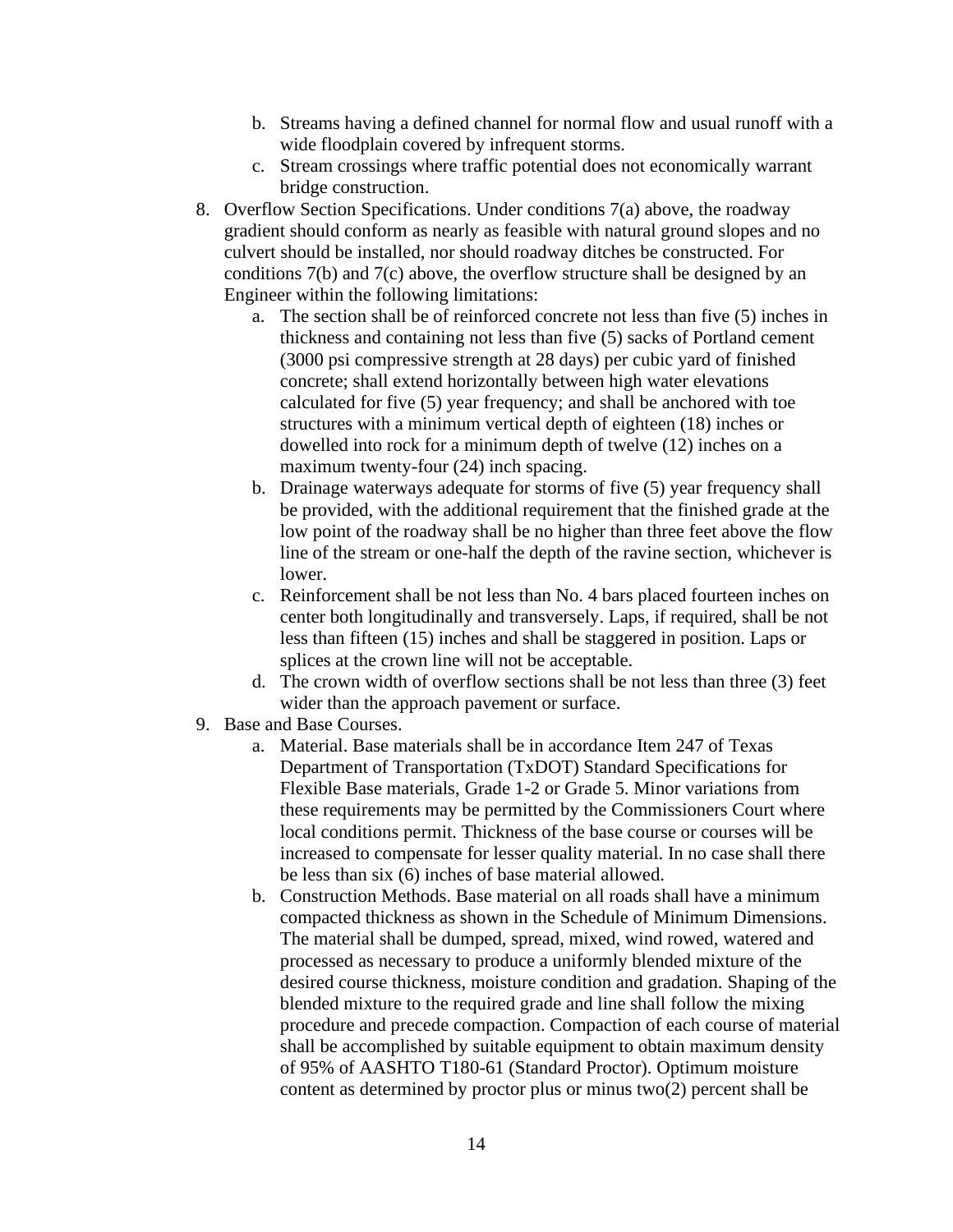maintained during compaction. Soft spots that develop during compaction will be removed and replaced to the required density. Areas that show evidence of segregation shall be replaced before the compaction of the course is complete. The same procedures shall be used in the construction of each course. The final course of base, upon which pavement is to be placed, shall be accurately finished to typical section and allowed to "cure" at least 24 hours, or as directed, before application of the prime coat.

- c. Testing Material. Prior to delivery of base material to the road, the results of physical tests of the material proposed for use shall be submitted to the Designated County Representative for approval. These test results shall be certified as conforming to the requirements by an approved commercial laboratory. The certification shall define the area and column represented by the tabulated results.
- 10. Prime Coat. After finishing, curing and correction of any irregularities developed during the curing period, the area of the base which is to receive surfacing shall be primed with an application of approximately two-tenths (0.2) gallons of MC-30 cutback asphalt, or other acceptable product as approved by the Designated County Representative, per square yard of surface covered. Generally, traffic shall be diverted from the primed area until placement of the surface. Should diversion of traffic not be feasible, the prime coat shall be blanket rolled with a pneumatic roller immediately following application or sanded. The prime coat shall be allowed to cure for not less than forty-eight (48) hours following application and before application of surface courses or pavement.
- 11. Surface Treatment. All roads in subdivisions, and providing access to subdivisions, shall be provided with a wearing surface, the minimum acceptable standards for which are as follows:
	- a. A two-course asphalt surface treatment composed of asphalt and aggregates of the grades and rates of distribution shown below. Asphalt shall be Grade AC-5 (preferable), or other equivalent asphalt product, except that Grade AC-10 may be placed on roads having sharp curves and steep grades. Aggregates may be crushed limestone, crushed gravel, gravel or limestone rock asphalt, grading as established by the Texas Department of Transportation Standard Specifications.

#### GRADING AND RATES OF DISTRIBUTION

#### First Course

| Asphalt   | Grade AC-5 (or $AC-10$ ) | $0.3$ to $0.35$ gallons per Sq Yd |
|-----------|--------------------------|-----------------------------------|
| Aggregate | Not finer than Grade 4   | One Cu Yd per 85 to 95 Sq Yd      |

Second Course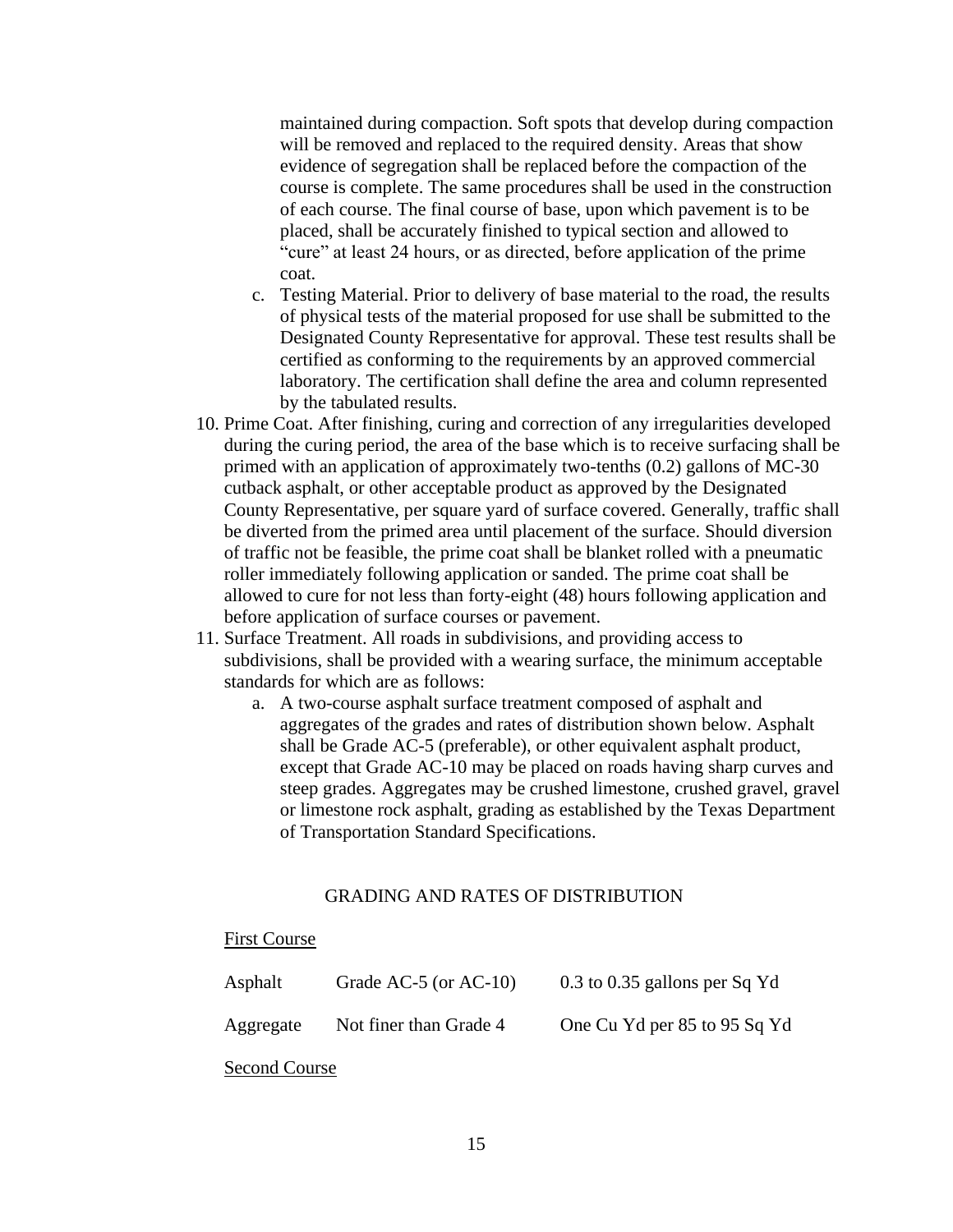| Asphalt   | Grade AC-5 (or $AC-10$ ) | $0.25$ to 0.35 gallons per Sq Yd |
|-----------|--------------------------|----------------------------------|
| Aggregate | Not finer than Grade 5   | One Cu Yd per 110 to 125 Sq Yd   |

Total Asphalt for both courses shall be not less than 0.6 gallons per square yard.

- b. Should the developer elect, a bituminous concrete pavement may be placed in lieu of the minimum surface treatment described. Such pavement may be either Hot Mix Asphaltic Concrete, Hot Mix Cold Laid Asphaltic Concrete, or Limestone Rock Asphalt, proportioned, mixed and laid as required by the pertinent specifications of the Texas Department of Transportation Standard Specifications.
- c. Bituminous concrete pavement shall be placed in such quantity and spread at such rate as to provide a minimum compacted depth of mat of one and one-half  $(1 \frac{1}{2})$  inch.
- d. Neither surface treatment nor Asphaltic Concrete shall be placed at any time between October  $1<sup>st</sup>$  and April  $1<sup>st</sup>$  or when the ambient air temperature is below 60 degrees Fahrenheit. As an exception to this policy, the respective Designated County Representative may authorize the placing of either wearing surface when the ambient temperature is stabilized above 50 degrees Fahrenheit and the roadway surface temperature is above 60 degrees Fahrenheit.
- 12. Curbed Roads. Where roads are proposed to be provided with curbs or curbs and gutters, design and construction details shall be in conformity with the attached typical section.
- 13. Shoulders. Untreated shoulders shall be bladed and dragged for uniformity after placement of the surface and shall be smooth, stable, and well compacted for the entire width. The thickness of base shall not vary from the prescribed thickness by more than one half  $(1/2)$  inch at any point tested.
- 14. Schedule of Minimum Dimensions.

| Right-of-Way Width                      | $60$ ft         |
|-----------------------------------------|-----------------|
| Cul-de-Sac Right-of-Way                 | 65 ft radius    |
| Cul-de-Sac Wear Surface Width           | 50 ft radius    |
| Maximum Grade                           | 12%             |
| Minimum Cross Slope                     | 2%              |
| Subgrade Crown Width                    | $30$ ft         |
| <b>Base Crown Width</b>                 | 24 ft           |
| <b>Base Course Thickness</b>            | $6$ in          |
| Prime Coat Width                        | $21 \text{ ft}$ |
| Wear Surface Width                      | $20$ ft         |
| Shoulder Width                          | 3 ft            |
| <b>Culvert Length (Square Crossing)</b> | 36 ft           |
| Bridge Roadway Width                    | 26 ft           |
| Overflow Section Roadway Width          | $26$ ft         |
| Cattle Guards (if permitted)            | $22$ ft         |
|                                         |                 |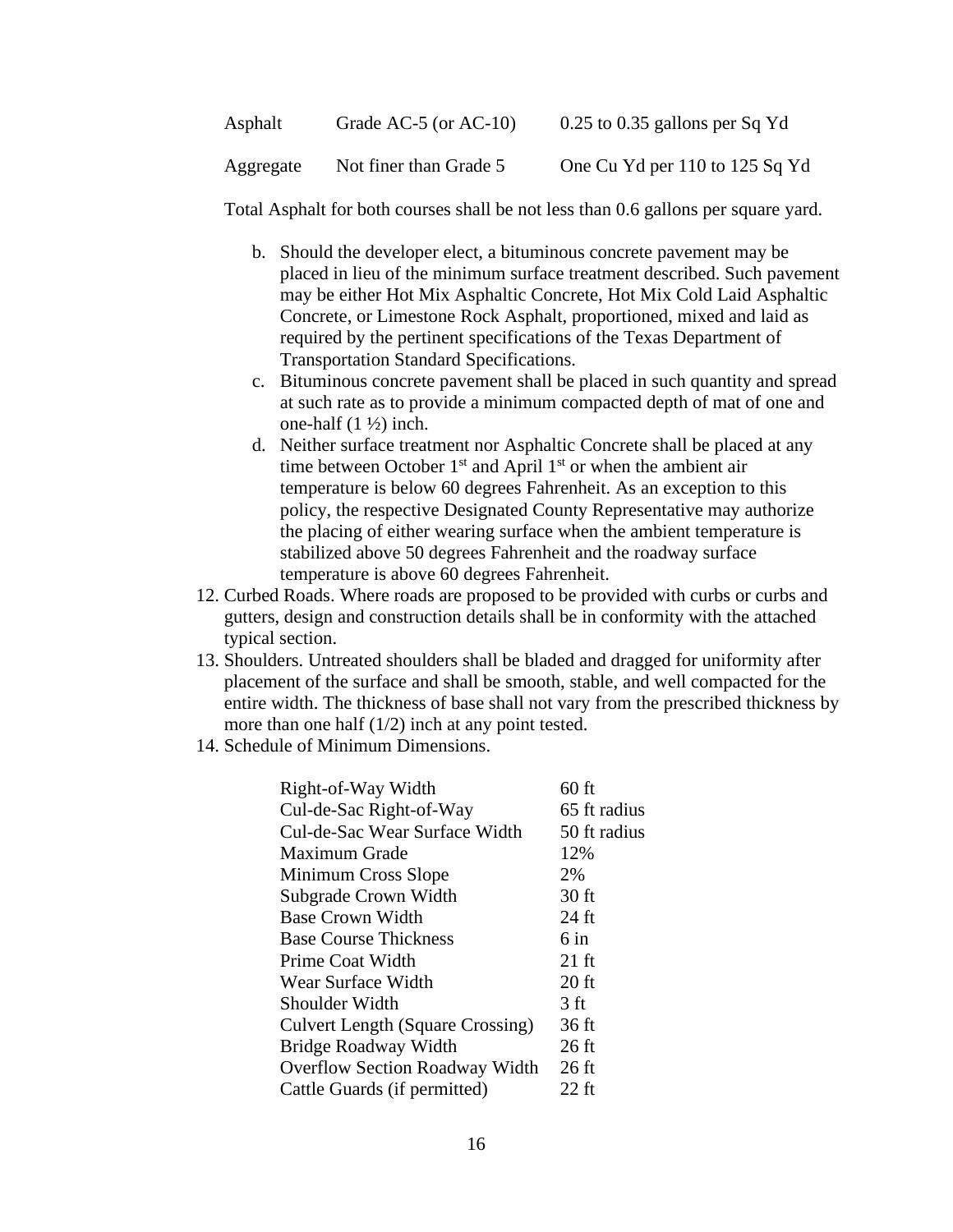15. Cattle Guards. The Designated County Representative may authorize the installation of cattle guards when considered essential to the public safety. When permitted, a cattle guard shall be not less than six (6) feet in length, measured along the center of the road, and of width not less than two (2) feet greater than the width of the pavement. Deck members shall be either weldable steel tubing two and three-eighths (2-3/8) inches outside diameter or relayer rails weighing not less than seventy (70) pounds per yard. Oil field tubing is not acceptable. Support members shall be structural steel shapes of size and section adequate for H-15 loading with twenty-five (25) percent impact allowance. Support sections shall be spaced not more than thirty-one (31) inches for tubing decks or forty-eight (48) inches for rail decks. Units may be prefabricated or welded in place provided fastenings to the masonry foundation are arranged for easy removal for cleanout. Supporting masonry shall extend to firm foundation or shall be designed as an open flume with ends closed, except where the structure serves as a drainage structure. Closed end structures shall be provided with pit drainage.

#### **Section 8. Bond Requirements**

- **A. Security Bond.** A final plat shall not be approved or recorded unless the developer has filed with the Commissioners Court a bond or other surety executed by a surety company holding a license to do business in the State of Texas, made payable to the County Judge of Mason County, Texas, or his/her successor in office, and acceptable to the County, in an amount equal to the cost of the roads and drainage improvements required by these Regulations as estimated by the design Engineer and approved by the County, conditioned that the developer will complete such improvements within one year after approval of such plat, such bond to be approved by the County Commissioners Court. Should there be any deficiency or variance from the requirements herein or should the work not be completed within the stated time, the County will notify the developer of such departure by certified mail. Should the condition not be corrected within thirty (30) days following receipt of notice, the County may declare the surety forfeited and order construction operations suspended. The County reserves the right to complete the work by means most advantageous to its organization and citizens, utilizing such portion of the surety as may be necessary to accomplish such completion. In the event progress and final inspections indicate no departure from the requirements herein, the designated representative of the County will certify completion in accordance with the requirements of the Commissioners Court and the Court will consider release of the surety. The surety bond shall remain in effect until all roads and drainage improvements have been approved by the Commissioners Court and the bond has been released by order of the Commissioners Court.
- **B. Maintenance Bond.** Before release of the security bond, and to insure the roads and drainage improvements are maintained to the satisfaction of the County, the developer shall furnish the County a maintenance bond, executed by a surety company holding a license to do business in the State of Texas, made payable to the County Judge of Mason County, Texas, or his successor in office, and acceptable to the County, in an amount equal to thirty (30) percent of the total cost of the roads and drainage improvements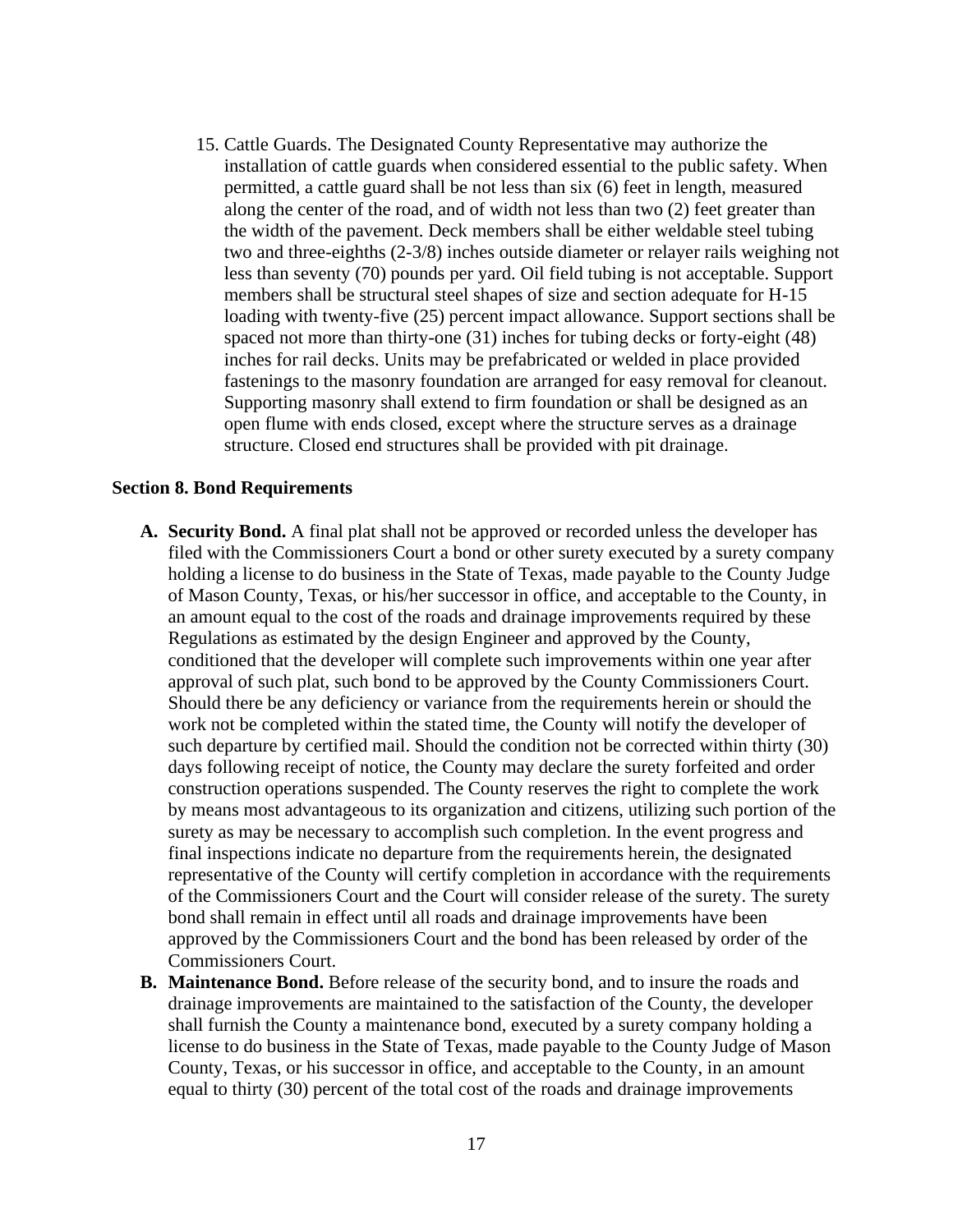required to be constructed in said subdivision, as estimated by the design Engineer and approved by the County, conditioned that upon completion thereof, and upon approval of same by the Commissioners Court.

- **C. Security Bond Extension.** Where good cause exists, the County may extend the period of time for completion for an additional period of time not to exceed six (6) months if the developer has not completed the required improvements or completed such improvements in compliance with these Regulations. No such extension shall be granted unless the developer provides additional security to cover the extended period of time.
- **D. Irrevocable Letter of Credit (in lieu of Bond).** An Irrevocable Letter of Credit may be submitted in lieu of bonds for the purpose of ensuring that the developer meets their obligation to construct and maintain the roads and drainage improvements in a subdivision. Irrevocable Letters of Credit in lieu of Bonds are required under the same conditions as Security and Maintenance Bonds.
- **E. Other Security.** Any type of security for construction and maintenance other than Bonds and Irrevocable Letters of Credit shall be by written request to Mason County, and must first be approved by Commissioners Court.

### **Section 9. Water Availability Requirements**

- **A. General.** These Water Availability Requirements are adopted pursuant to Section 35.019 of the Texas Water Code and Section 232.0031 of the Local Government Code. The Mason County Commissioners Court has determined that the adoption of Water Availability Requirements are necessary to prevent current and future water use in Mason County from exceeding a safe and sustainable yield. These Water Availability Requirements apply to all applications for approval of a plat for a Subdivision wholly or partially within Mason County, except for the following situations:
	- 1. All tracts that are exempt from Platting under the Platting Exemptions herein;
	- 2. Replats and Amending Plats that do not increase the number of lots within the subdivision; and
	- 3. Subdivisions that have one well on each lot, provided that a well log report is for every well is furnished to the county and to prospective buyers of each lot.
- **B. Water Availability Requirements.** Before any subdivision plat is approved, the developer must establish to the reasonable satisfaction of the Commissioners Court that an adequate quantity and quality of groundwater, or water from surface water sources which meet the standards established by the TCEQ, exists to support the development and occupation of the subdivision. The Hickory Underground Water Conservation District (HUWCD) shall oversee the implementation of this Section, and may, if sufficient data is readily available, make recommendations to the Commissioners Court to waive any of the requirements in this Section 8. Any person fulfilling the requirement set forth below shall be deemed to have satisfied these Water Availability Requirements. Failure to satisfy these requirements shall result in the rejection of a subdivision plat.

#### **C. Public or Community Water Systems.**

1. New Public or Community Water System. If the person requesting plat approval proposes to utilize a new public or community water system, such system shall be developed in accordance with Subchapter C, Chapter 341, Texas Health and Safety Code and as defined by current rules and regulation of the TCEQ 30 TAC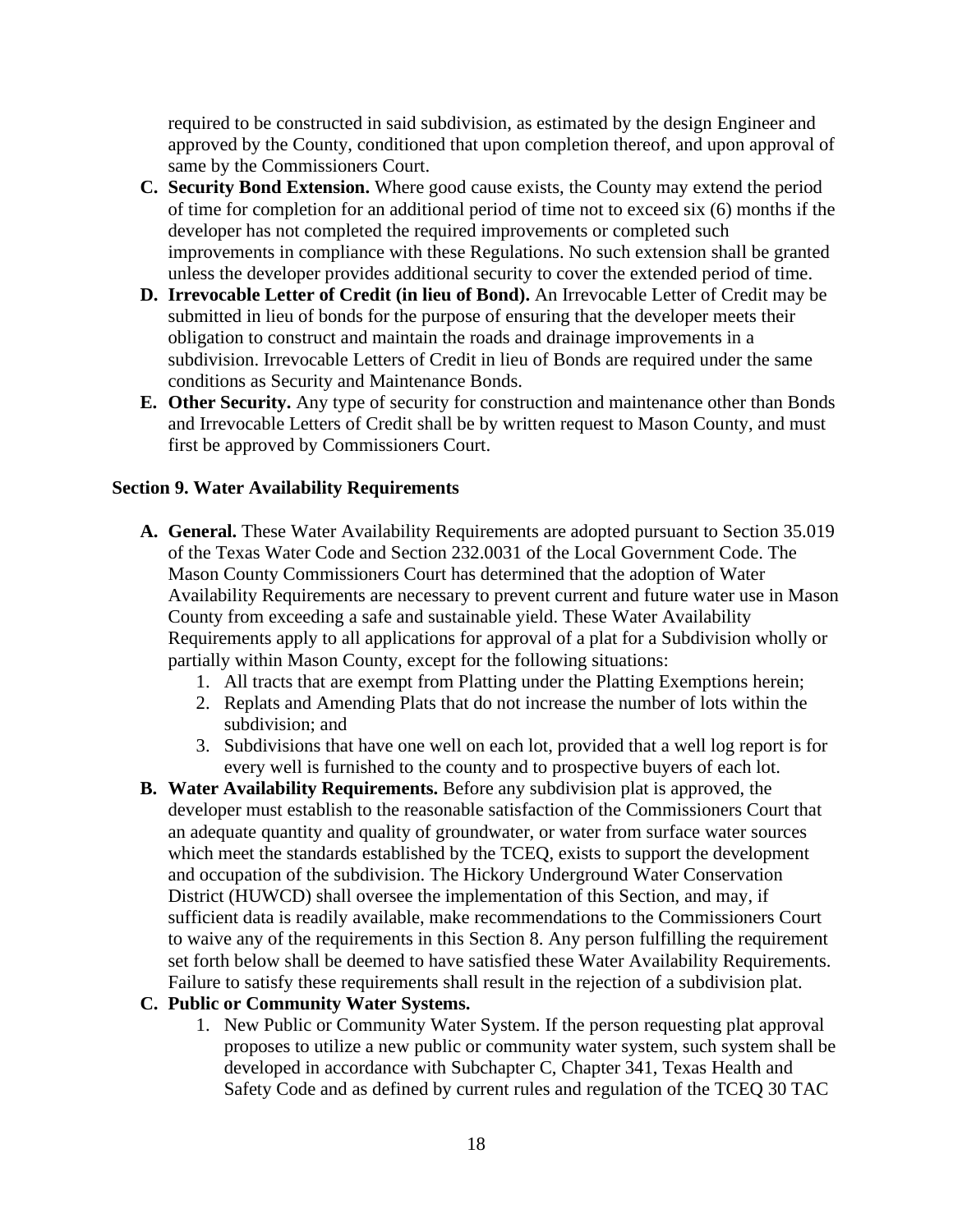Chapter 290. If the public or community water system will have more than fifteen (15) connections, the developer shall present documentation to the Commissioners Court showing that the requirements as specified in Section 4 of these Water Availability Requirements have been met and approved by the HUWCD. In addition, a letter or other document from TCEQ's Rate Analysis and Plan Review Team, Water Utilities Division, shall be supplied approving the business plan and the plans and specifications of the proposed water system. If the proposed water system will have fewer than fifteen (15) connections, the developer shall present a letter from the HUWCD stating that the HUWCD has reviewed the plans and specifications for the proposed system, along with any technical data required in subsection D of these Water Availability Requirements and finds the proposed system adequate for its intended use.

- 2. Expansion of an Existing Public or Community Water System. If the developer proposes to utilize an existing public or community water system, the developer shall present to the Commissioners Court in satisfaction of these requirements a copy of the executed agreement between the developer and the owner of such existing system for such water. If the total number of connections served by the community water system as defined above is more than fifteen (15), including the additional lots, the developer shall present a letter from TCEQ's Rate Analysis and Plan Review Team, Water Utilities Division, stating that the existing water system has sufficient capacity to service the additional connections. In addition, the developer shall present to the Commissioners Court documentation that has been approved by the HUWCD which shows that subsection 4 of these Water Availability Requirements have been met. If the proposed water system will have fewer than fifteen (15) connections, the developer shall present a letter from the HUWCD stating that the HUWCD has reviewed the plans and specifications for the proposed system, along with any technical data required in subsection 4 of these Water Availability Requirements and finds the proposed system adequate for its intended use.
- 3. Individual Wells Prohibited. All subdivision plats which satisfy the Water Availability Requirements by utilizing a new or existing public or community water system shall, by deed restriction or other legal means, prohibit the drilling or use of individual wells within such subdivision. Such prohibition shall be prominently noted on the recorded plat. Any existing wells not owned and utilized by the public or community water system shall be plugged in accordance with the applicable rules and regulations of the Water Well Drillers Board and the HUWCD.
- **D. Water Availability Certification.** If the developer proposes groundwater as the primary source of water for the tracts in a subdivision, whether by individual private or community wells, the following requirements shall be met:
	- 1. Projected Water Demand Estimate as specified in TCEQ Groundwater Availability Certification of Platting Ch. 230.6.
	- 2. General Groundwater Resource Information as specified in TCEQ Ch. 230.7.
	- 3. Aquifer Testing as specified in TCEQ Ch. 230.2(2): Aquifer testing is a test involving the withdrawal of measured quantities of water from or addition of water to a well and the measurement of resulting changes in water level in the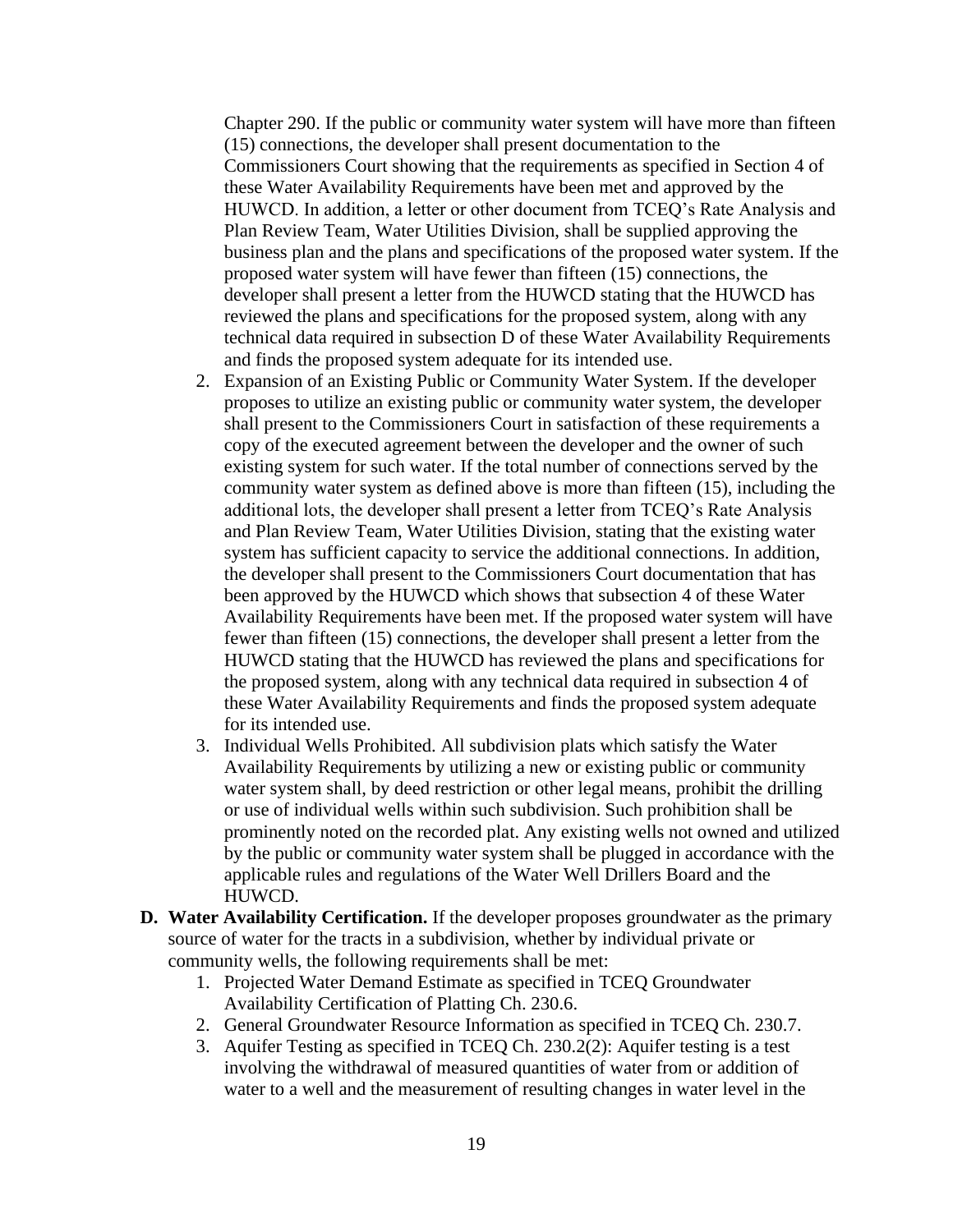aquifer both during and after the period of discharge or addition for the purpose of determining the characteristics of the aquifer. Bail and slug tests are not considered to be aquifer tests. The required aquifer testing parameters shall be as specified in TCEQ Ch. 230.8 Obtaining Site-Specific Groundwater Data.

- 4. Determination of Groundwater Quality as specified in TCEQ Ch. 230.9.
- 5. Determination of Groundwater Availability as specified in TCEQ Ch. 230.10. 32
- 6. Sufficiency of Water and Certification. In addition to the test results required above, submit to the Commissioners Court a certificate from a registered professional engineer licensed by the State of Texas or a licensed professional geoscientist. Said certificate shall be based on the pump test results and any other information available, which information shall be detailed, and shall state the opinion of the certifier that sufficient groundwater exists beneath such subdivision of a quantity and quality adequate for the use of the persons purchasing tracts in such subdivision. In addition, a letter is required from the HUWCD that based on the pump tests results and other information available to the HUWCD the development after full build-out will not cause an aquifer mining condition to exist. Specifically, sufficient quantity of groundwater is defined as meeting or exceeding a sustainable well production capacity of ten (10) gallons per minute per lot after full build-out. In areas where ten (10) gallons per minute per lot is marginal, additional aquifer test may be required. For those areas where well production capacity is less than ten (10) gallons per minute, lot sizes shall be adjusted accordingly. The developer shall provide to each purchaser or potential purchaser of a tract located in such subdivision a summary of the water quality and quantity test results prior to concluding the sale of any tract. If the developer is unable to obtain the certificate that water of sufficient quantity and quality exists or the Commissioners Court receives a letter from the HUWCD reporting that sufficient water is not available, the Commissioners Court shall deny that specific plat request.
- 7. Groundwater Availability Determination Conditions as specified in TCEQ Ch. 230.11 (b). The assumptions and uncertainties that are inherent in the determination of groundwater availability should be clearly identified. These conditions must be identified to adequately define the bases for the availability and usability statements. These bases may include, but are not limited to uncontrollable and unknown factors such as:
	- a. Future pumpage from the aquifer or from interconnected aquifers from area wells outside of the subdivision or any other factor that cannot be predicted that would affect the storage of water in the aquifer.
	- b. Long-term impacts to the aquifer based on climatic variations.
	- c. Future impacts to usable groundwater due to unforeseen or unpredictable contamination.

#### **Section 10. Enforcement**

**A. Oversight.** The owner, by submitting a plat, acknowledges the authority of the county and state agencies to lawfully enter and inspect property for purposes of execution of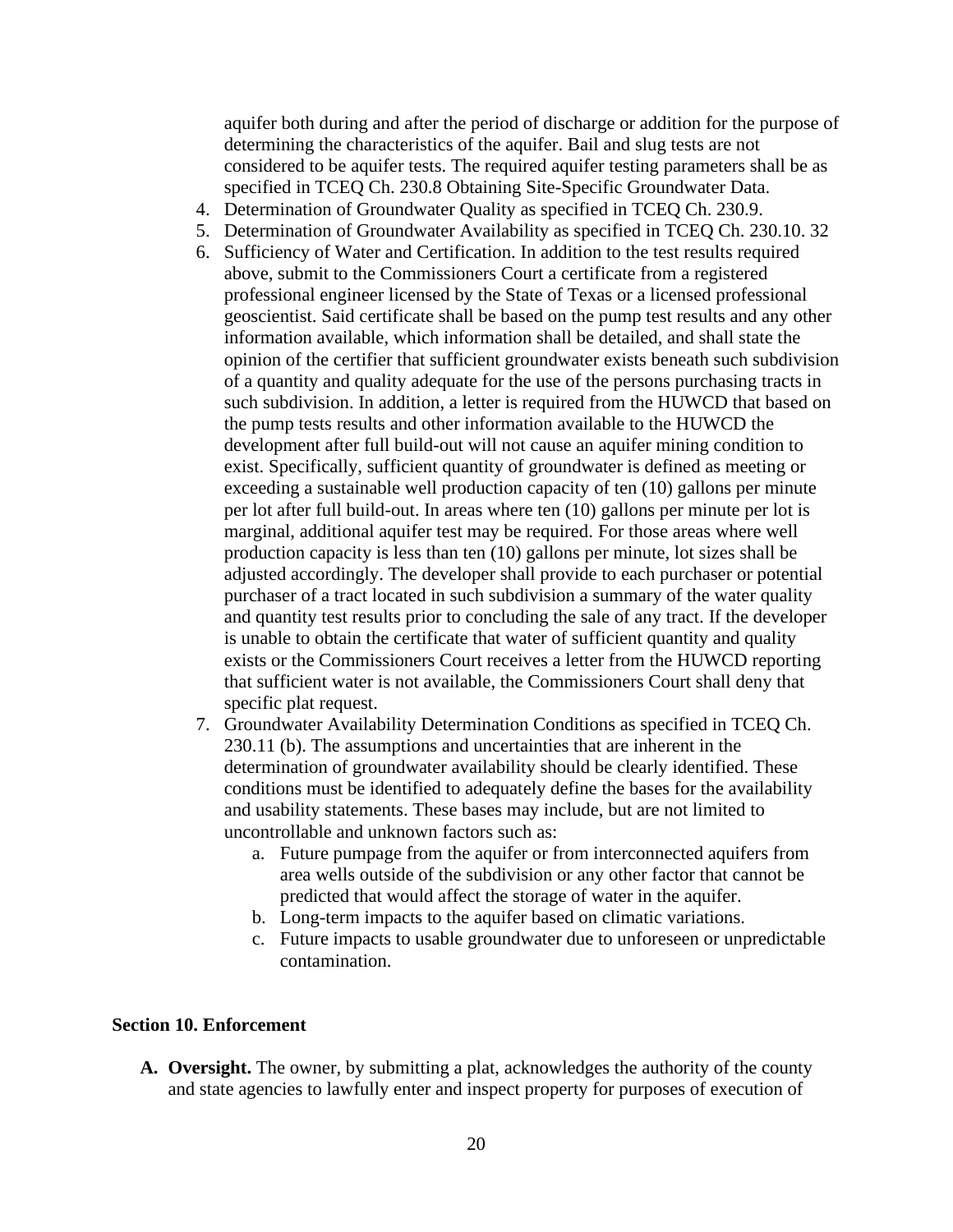their statutory duties. Such inspection will not release the owner from any obligation to comply with the requirements of these rules.

- **B. No Lot Sold till Approved.** No lot in any subdivision shall be sold, transferred, or placed under contract for sale until the final plat is approved and recorded, and all the standards, specifications or requirements contained or referred to herein have been complied with in full.
- **C. Authority to Enforce Regulations.** On behalf of Mason County, the County Attorney or other attorney may, when directed by the Commissioners Court, institute appropriate action in a court of competent jurisdiction to enforce the provisions of this Order or the standards referred to herein with respect to any violation thereon which occurs within Mason County's jurisdiction. The County reserves the right to seek all remedies, including injunction, prohibition, damages, and where appropriate, criminal penalties in the enforcement of these rules and regulations.
- **D. Penalty for Violation.** The Commissioners Court of Mason County will cause an employee of the Court or any other person or persons it so designates to review periodically those deeds or sales contracts being recorded in the County Clerk's Office to see that any subdivisions affected thereby shall comply with requirements of Chapters 232 and 233 of the Texas Local Government Code and these Regulations. If deeds, contracts of sale, transfers of title, or other transactions do not comply with the plat requirements as set forth in this Order and in the State Statutes, the Commissioners Court of Mason County or its' representative can so notify the party selling or transferring title in whole or in part to comply with the said requirements. In the event the said notified party refuses to comply with the requirements of the State Statutes, the Commissioners Court can take appropriate action to obtain compliance. Any party violating any provisions of this Order shall be guilty of a Class B misdemeanor and each act of the violation shall constitute a separate offense.
- **E. Conflicting Orders.** If any other County Order is in conflict with this Order, the most stringent rules will apply. Nothing will be permitted under the provisions of this Order that is in violation with another valid Order of the County.
- **F. Severability.** If any one or more of the provisions in these Regulations shall for any reason be held to be invalid, or illegal or unenforceable in any respect, these Regulations shall be construed as if such provision had never been contained herein.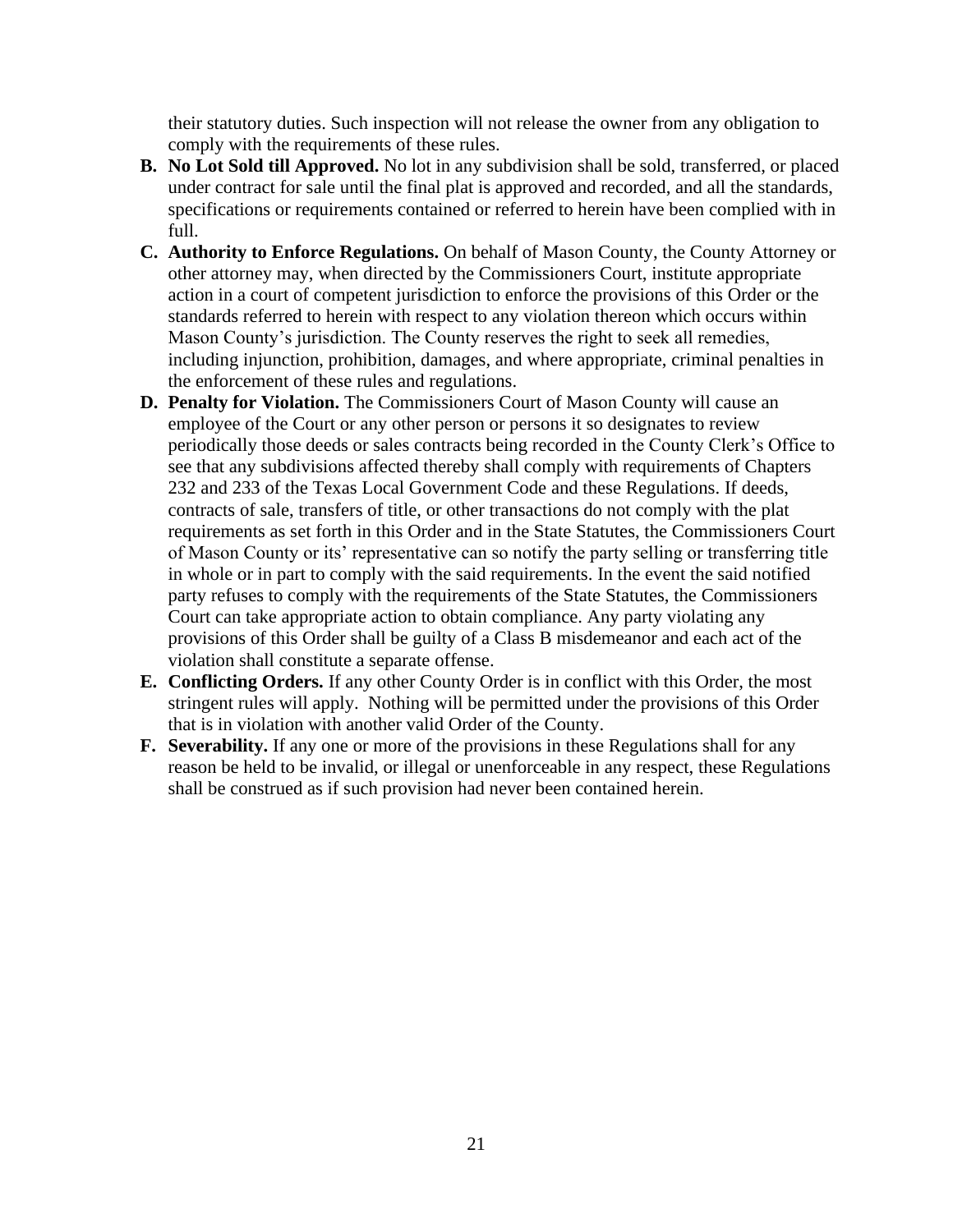Passed and approved by Mason County Commissioners' Court \_\_\_\_\_\_\_\_\_\_\_\_\_\_\_\_\_\_\_\_\_\_\_, 2022.

\_\_\_\_\_\_\_\_\_\_\_\_\_\_\_\_\_\_\_\_\_\_\_\_\_\_\_ \_\_\_\_\_\_\_\_\_\_\_\_\_\_\_\_\_\_\_\_\_\_\_\_\_\_\_

\_\_\_\_\_\_\_\_\_\_\_\_\_\_\_\_\_\_\_\_\_\_\_\_\_\_\_\_\_ \_\_\_\_\_\_\_\_\_\_\_\_\_\_\_\_\_\_\_\_\_\_\_\_\_\_\_\_\_

\_\_\_\_\_\_\_\_\_\_\_\_\_\_\_\_\_\_\_\_\_\_\_\_\_\_\_\_\_\_\_\_\_\_

Commissioner, Pct. 1 Commissioner, Pct. 2

Commissioner, Pct. 3 Commissioner, Pct. 4

County Judge

**ATTEST**

County Clerk

\_\_\_\_\_\_\_\_\_\_\_\_\_\_\_\_\_\_\_\_\_\_\_\_\_\_\_\_\_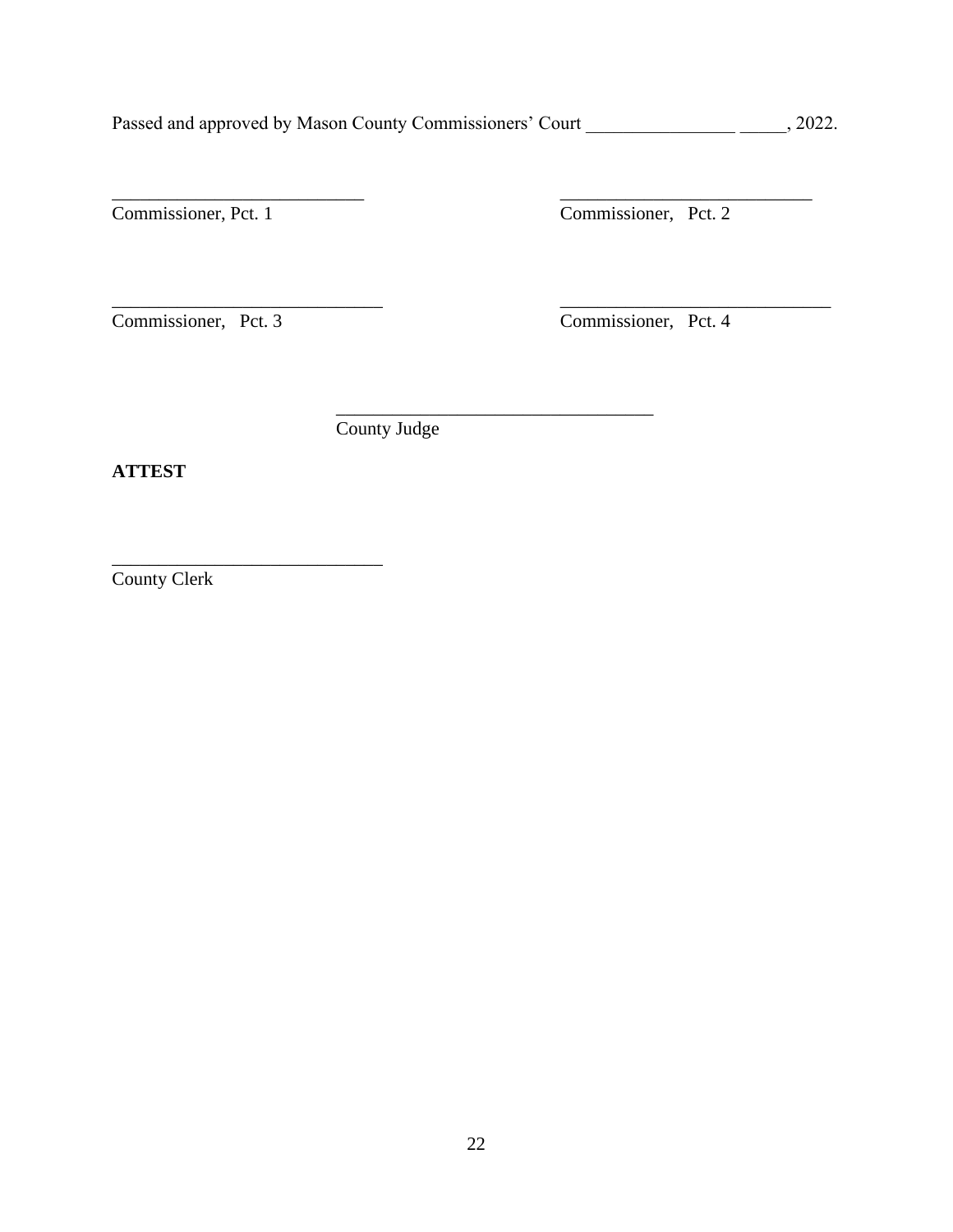## **Appendix A**

Name of Subdivision: \_\_\_\_\_\_\_\_\_\_\_\_\_\_\_\_\_\_\_\_\_

Contact Person: \_\_\_\_\_\_\_\_\_\_\_\_\_\_\_\_\_\_\_\_\_\_\_\_\_\_ Phone Number: \_\_\_\_\_\_\_\_\_\_\_\_

## **MASON COUNTY SUBDIVISION FINAL PLAT CHECKLIST**

- $\Box$  Name of proposed subdivision
- Name and address of Developer/Owner
- $\Box$  Names and recording information for adjoiners
- $\Box$  Vicinity map
- $\Box$  Scale, stated and graphic
- North arrow
- $\Box$  Total acreage in subdivision
- $\Box$  Number of lots in subdivision
- Lot dimensions and acreage
- $\Box$  Total length of roads
- Width of right-of-way
- □ Road maintenance (County/Owners/Homeowners Assn.).
- □ Location of wells
- Plat Filing Fees paid (receipt from County Clerk required)
- On-Site Sewage Facility Inspector's Approval
- $\Box$  Acknowledgement of Rural Addressing / Signage
- $\Box$  Water Availability Study, if applicable
- $\Box$  Location, size, and proposed use of easements
- $\Box$  Name and address of Surveyor and Engineer, if applicable
- Certification of Land Surveyor
- $\Box$  Certification of Engineer, if applicable
- $\Box$  Restrictive covenants
- Tax certificates.
- □ Homeowners' Association Incorporation articles and by-laws (if available).
- $\Box$  Construction plans of roads and drainage improvements
- $\Box$  Topographic map or survey showing contours, lots, improvements, and roads
- $\Box$  Sign-off for TxDOT road access, if applicable

\_\_\_\_\_\_\_\_\_\_\_\_\_\_\_\_\_\_\_\_\_\_\_\_ \_\_\_\_\_\_\_\_\_\_\_\_\_\_\_\_\_\_\_\_\_\_\_

Signature of Reviewer Date of Review

ALL ITEMS ON THIS CHECKLIST MUST BE IN THE HANDS OF THE COUNTY JUDGE'S OFFICE NO LESS THAN THIRTY (30) DAYS PRIOR TO THE COMMISSIONERS COURT HEARING DATE.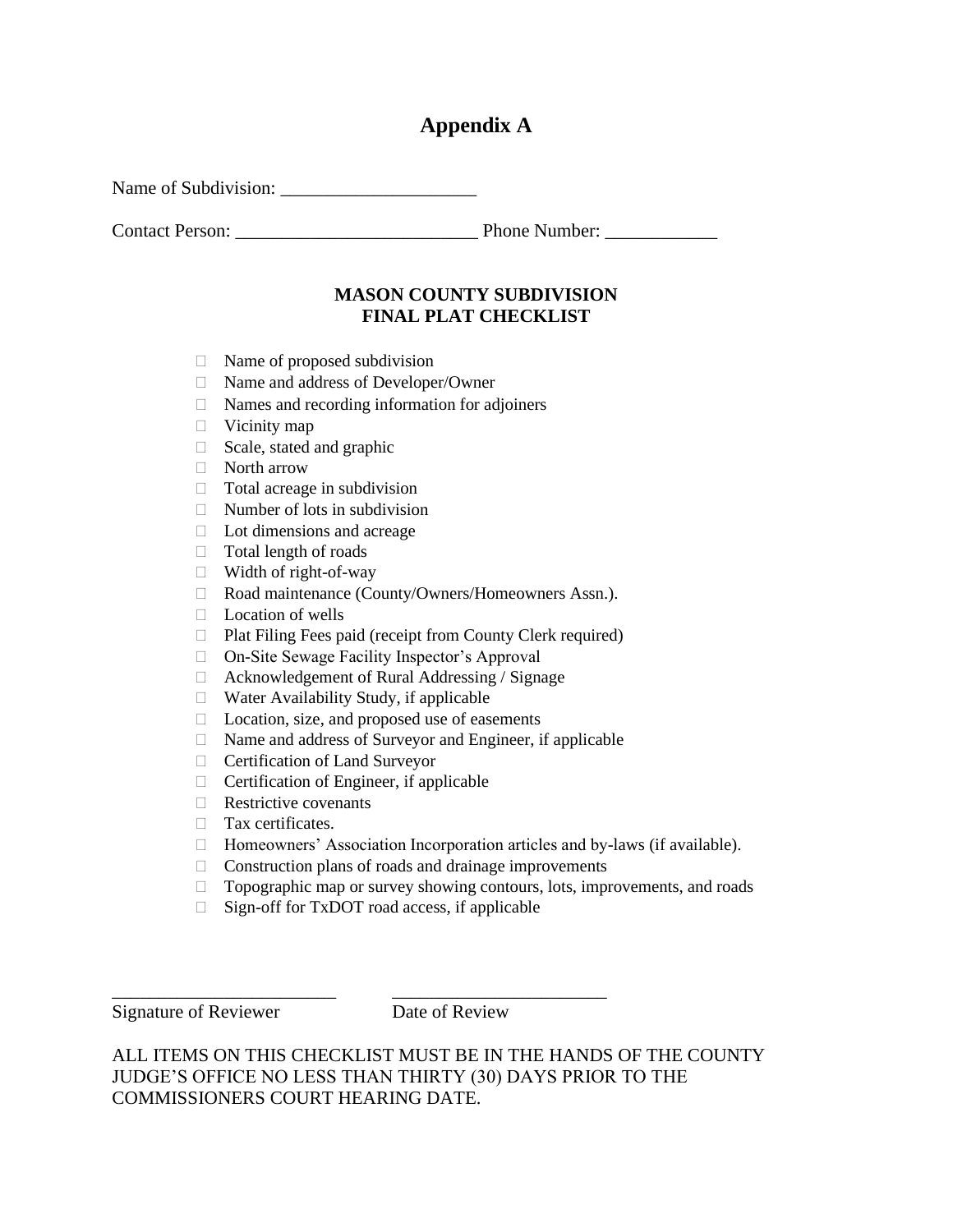## **Appendix B**

### **OWNER'S ACKNOWLEDGEMENT AND DEDICATION**

STATE OF TEXAS §

COUNTY OF MASON §

I, the owner of the land shown on this plat, DO HEREBY ADOPT this plat of

 $\Box$ , and with our free consent, establish the minimum building setback lines and easements shown hereon, and do hereby dedicate the private roads shown hereon to the owners of the Lots established hereon.

Owners Name Address

STATE OF TEXAS  $\S$ 

\_\_\_\_\_\_\_\_\_\_\_\_\_\_\_\_\_\_\_\_\_\_\_\_\_\_

COUNTY OF \_\_\_\_\_\_\_\_\_\_\_\_\_§

Before me, the undersigned authority, on this day personally appeared

**EXECUTE:** known to me to be the people whose names are subscribed to the foregoing instrument and acknowledged to me that they have executed the foregoing instrument for the purposes and consideration therein expressed, and in the capacity therein stated.

GIVEN UNDER MY HAND AND SEAL OF OFFICE, this the \_\_\_\_ day of

\_\_\_\_\_\_\_\_\_\_\_\_\_\_\_\_\_\_\_\_\_\_\_ Notary Public, State of Texas

\_\_\_\_\_\_\_\_\_\_\_\_\_\_\_\_\_\_\_\_.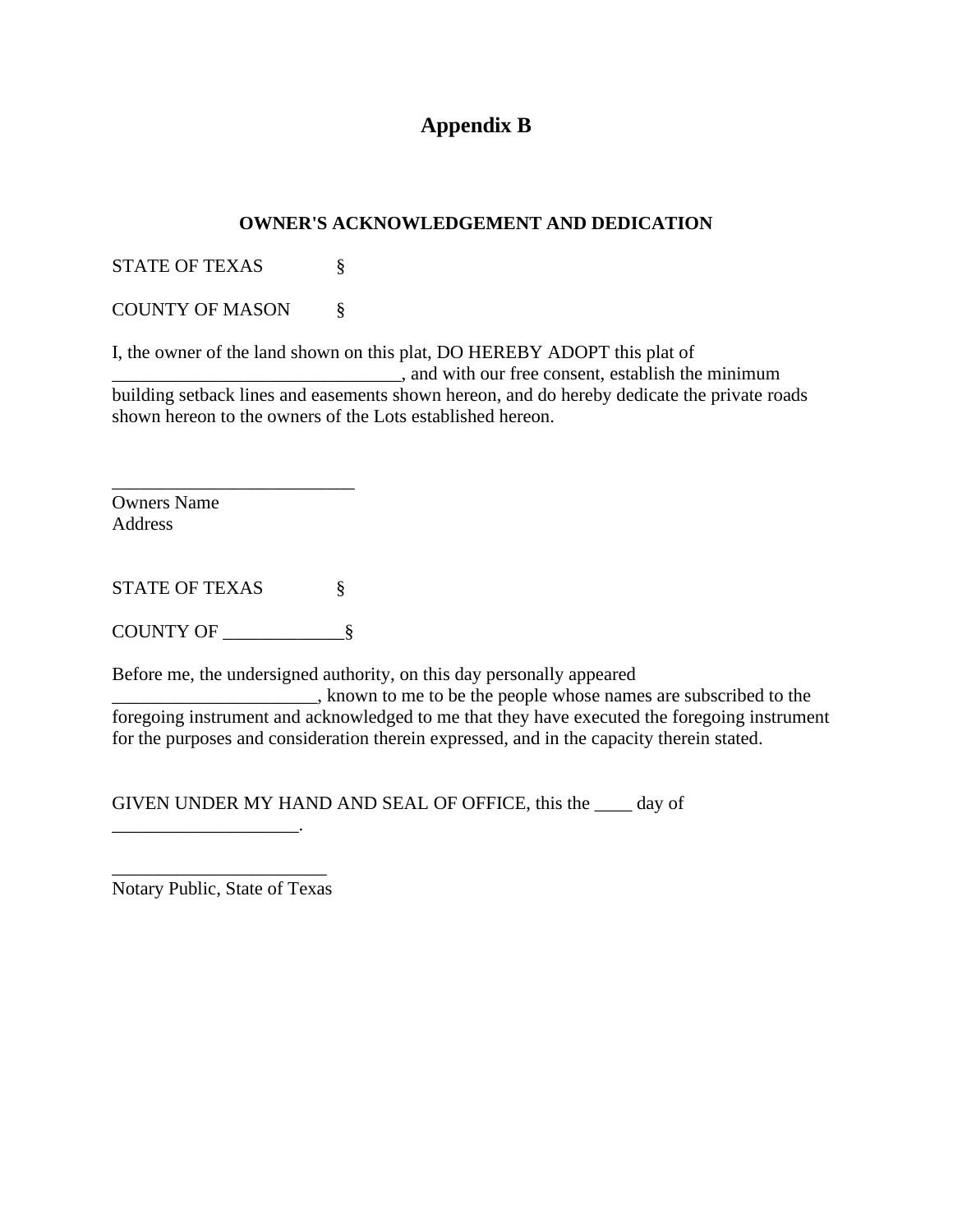## **Appendix C**

## **CERTIFICATE OF ROAD MAINTENANCE**

It is understood that all roads shown hereon are private roads and shall remain the property of the Developer and/or subsequent owners of the property. The construction, repair and maintenance of these roads and any associated drainage improvements will be the responsibility of the Developer and/or subsequent owners and will not be the responsibility of Mason County.

Owners Name Date

\_\_\_\_\_\_\_\_\_\_\_\_\_\_\_\_\_\_\_\_\_\_\_\_\_\_ \_\_\_\_\_\_\_\_\_\_\_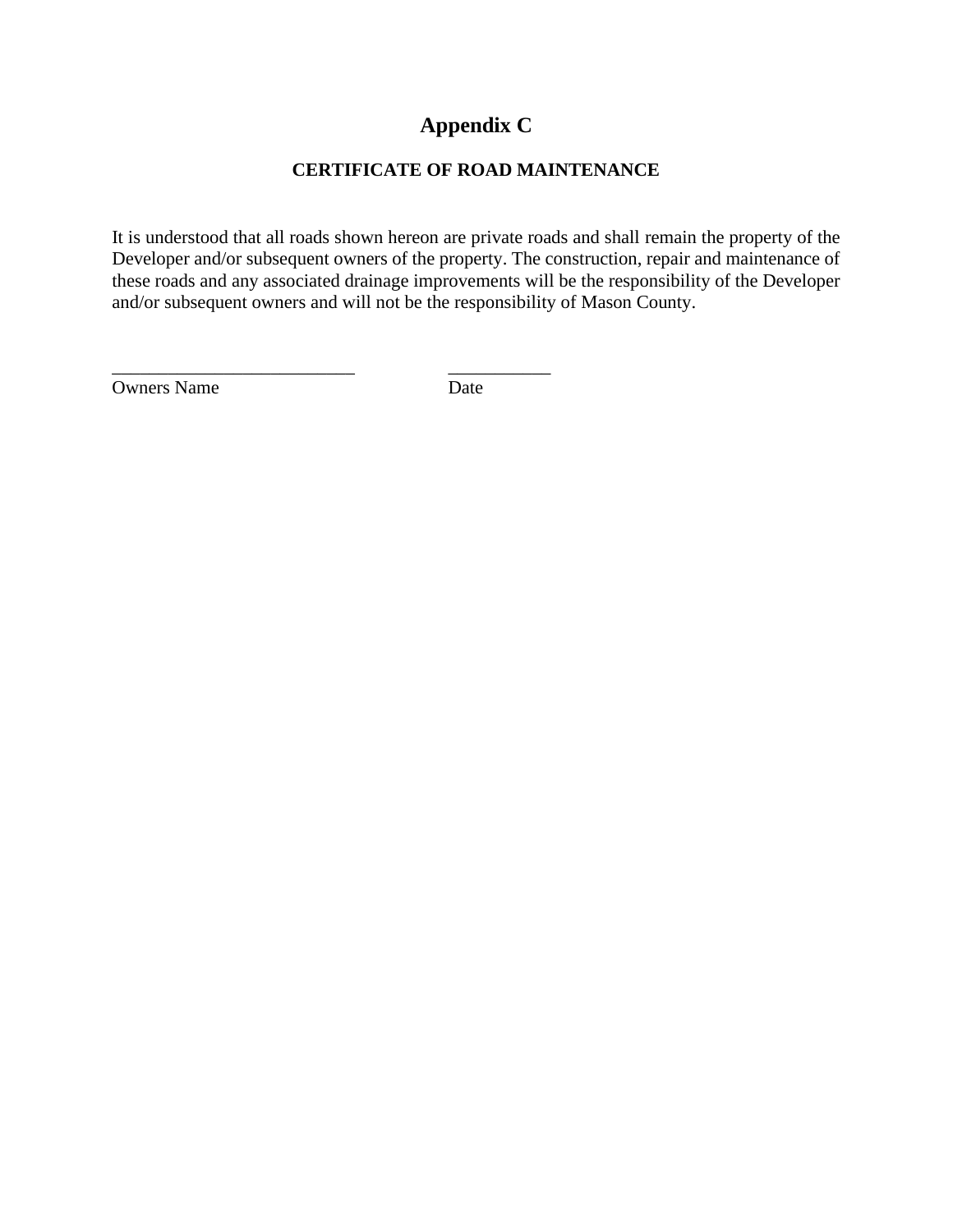## **Appendix D**

### **LIENHOLDER'S RATIFICATION OF PLAT**

STATE OF TEXAS  $\S$ 

COUNTY OF MASON §

Whereas, \_\_\_\_\_\_\_\_\_\_\_\_\_\_\_\_\_, acting by and through the undersigned, its duly authorized agent, holds a lien on the property shown hereon as secured by a Deed of Trust recorded in Instrument No. \_\_\_\_\_\_\_\_\_\_\_\_ of the Official Public Records of Mason County, Texas, does hereby ratify all dedications and provisions of this plat as shown.

Banker's name, title

\_\_\_\_\_\_\_\_\_\_\_\_\_\_\_\_\_\_\_\_\_\_\_\_\_\_\_\_\_\_\_\_\_\_\_\_\_\_\_\_\_\_\_

STATE OF TEXAS §

COUNTY OF \_\_\_\_\_\_\_\_\_\_\_\_\_ §

Before me, the undersigned authority, personally appeared \_\_\_\_\_\_\_\_\_\_\_\_\_\_, known to me to be the person and officer whose name is subscribed above, and that they are authorized to execute the foregoing instrument for the purposes and consideration therein expressed, and in the capacity therein stated.

GIVEN UNDER MY HAND AND SEAL OF OFFICE, this the \_\_\_\_\_ day of \_\_\_\_\_\_\_\_\_\_\_\_\_,  $20$ \_\_\_\_\_.

Notary Public, State of Texas

\_\_\_\_\_\_\_\_\_\_\_\_\_\_\_\_\_\_\_\_\_\_\_\_\_\_\_\_\_\_\_\_\_\_\_\_\_\_\_\_\_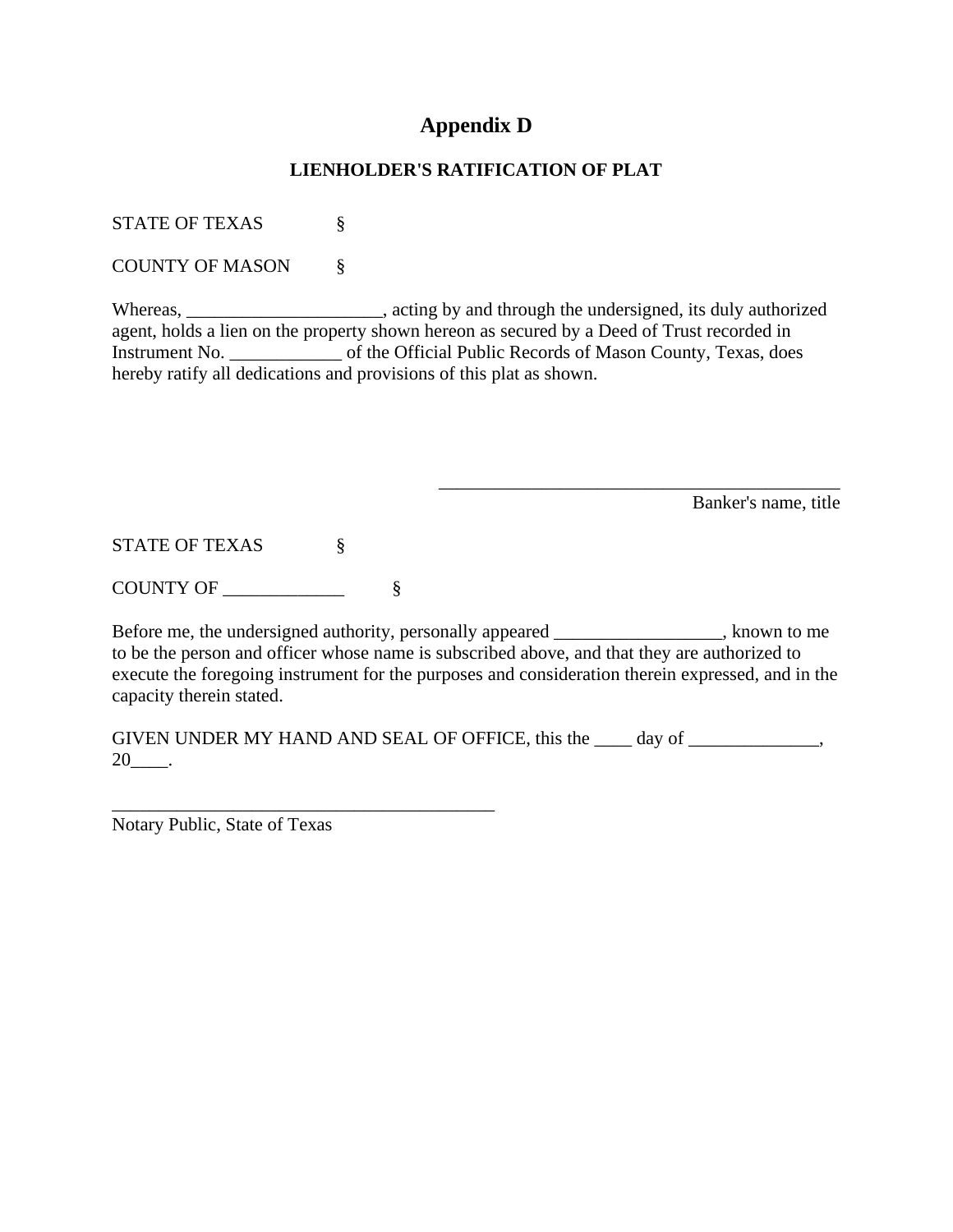## **Appendix E**

## **CERTIFICATE OF SURVEYOR**

STATE OF TEXAS  $\S$ 

COUNTY OF MASON §

I, the undersigned, a Registered Professional Land Surveyor in the State of Texas, hereby certify that this plat complies with the survey related requirements of the Mason County Subdivision Regulations and it was prepared from an actual survey of the property made on the ground under my supervision. Field work completed on \_\_\_\_\_\_\_\_\_\_\_\_\_\_\_\_\_\_\_\_.

Surveyors Name, RPLS No. & Date

\_\_\_\_\_\_\_\_\_\_\_\_\_\_\_\_\_\_\_\_\_\_\_\_\_\_\_\_\_\_\_\_\_\_\_\_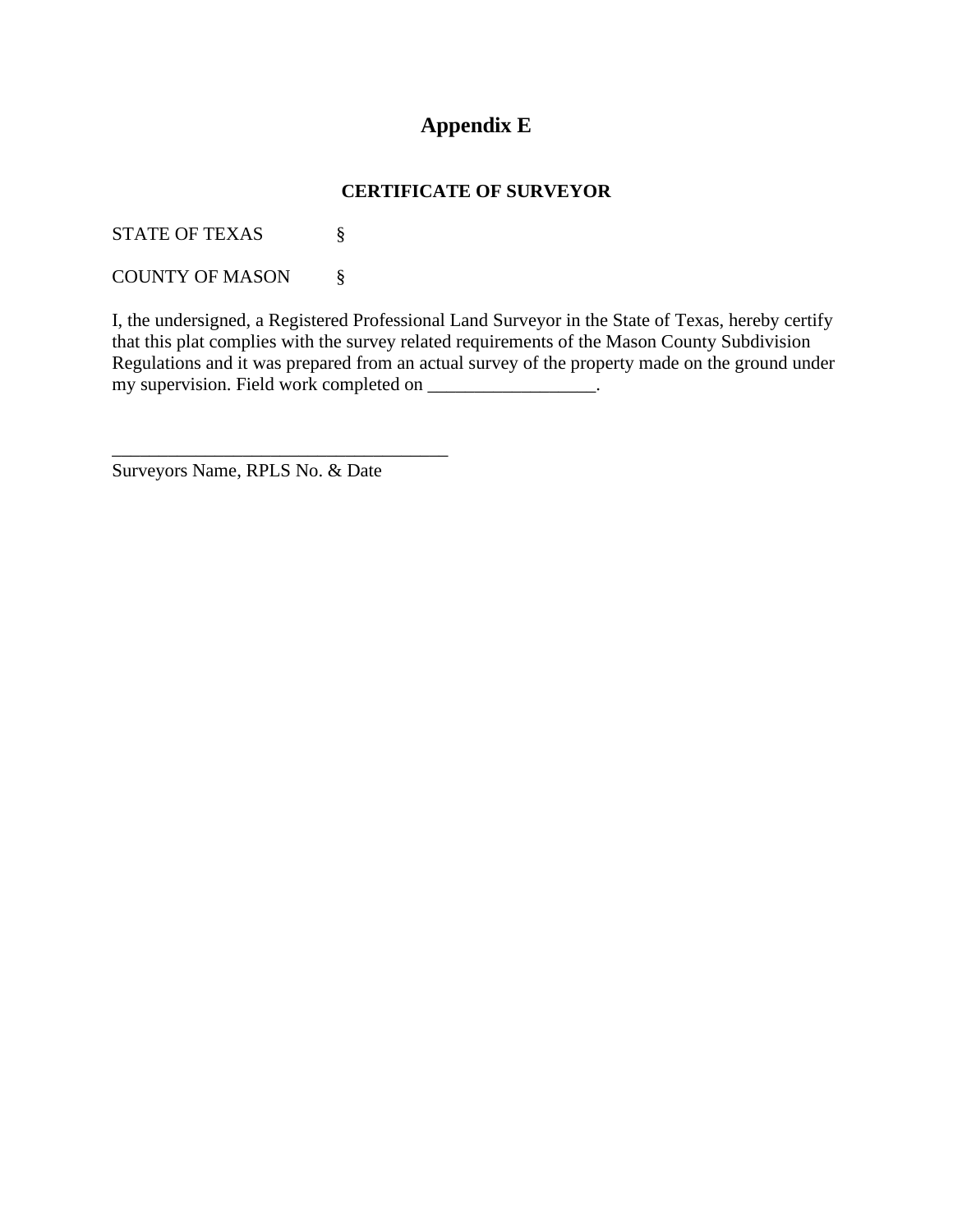## **Appendix F**

### **CERTIFICATE OF ENGINEER**

STATE OF TEXAS  $\S$ 

COUNTY OF MASON §

I, the undersigned, a Registered Professional Engineer in the State of Texas, hereby certify that this plat complies with the engineering related requirements of the Mason County Subdivision Regulations.

Engineers Name, PE No. & Date

\_\_\_\_\_\_\_\_\_\_\_\_\_\_\_\_\_\_\_\_\_\_\_\_\_\_\_\_\_\_\_\_\_\_\_\_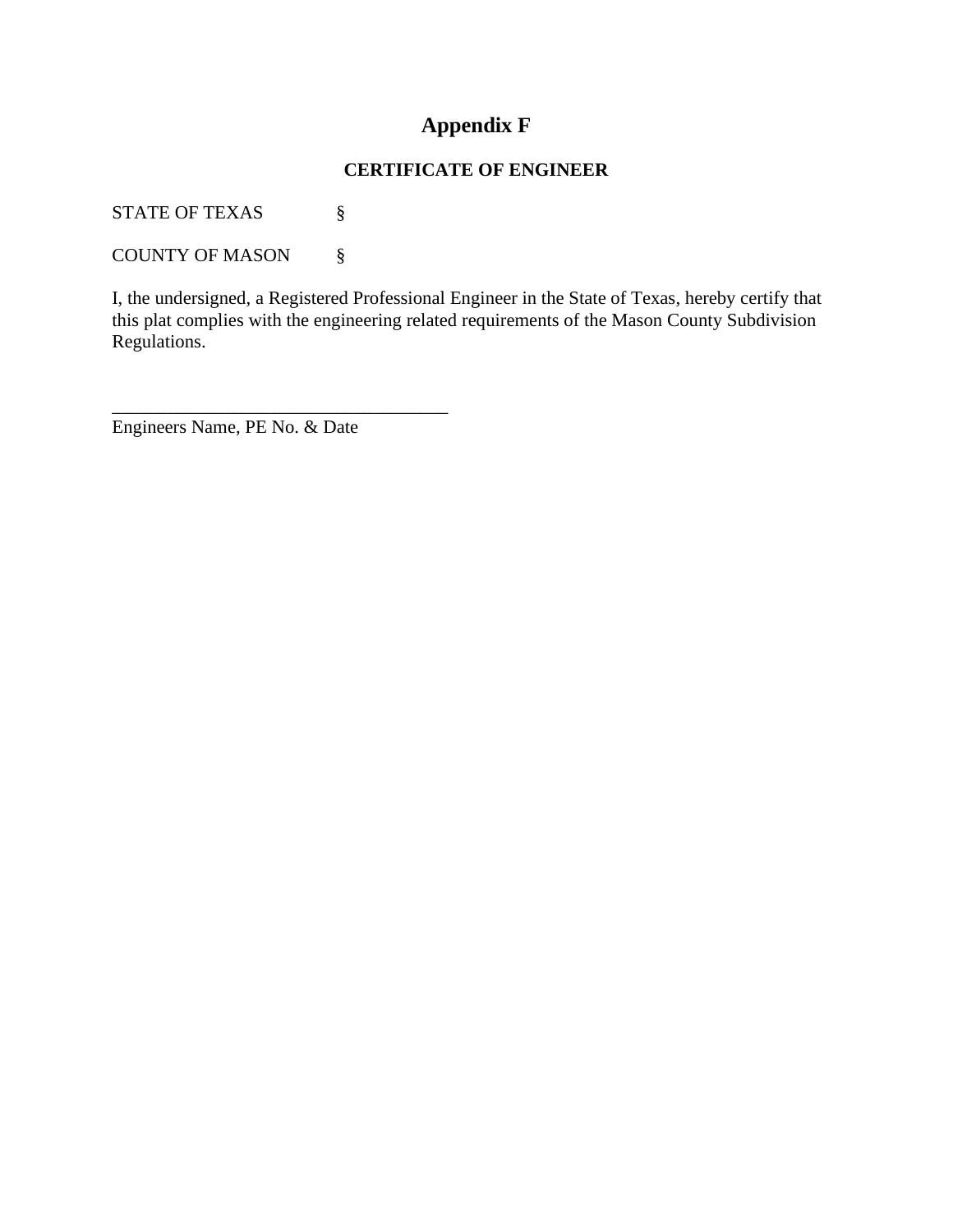## **Appendix G**

## **CERTIFICATE OF DESIGNATED COUNTY OFFICIAL**

STATE OF TEXAS  $\S$ COUNTY OF MASON §

\_\_\_\_\_\_\_\_\_\_\_\_\_\_\_\_\_\_\_\_\_\_\_\_\_\_\_\_\_\_

I, \_\_\_\_\_\_\_\_\_\_\_\_\_\_\_\_\_\_\_\_\_\_\_\_\_\_, \_\_\_\_\_\_\_\_\_\_\_\_\_\_\_\_\_\_\_\_\_\_\_\_\_\_\_\_\_\_\_\_ of Mason County, Texas, have checked the accompanying plat of \_\_\_\_\_\_\_\_\_\_\_\_\_\_\_\_\_\_\_\_\_\_ and hereby affirm that it does meet the requirements of the subdivision regulations of Mason County, Texas.

WITNESS MY HAND this the  $\_\_\_$  day of  $\_\_\_\_\_\_\_\_\_\_$ .

(Name)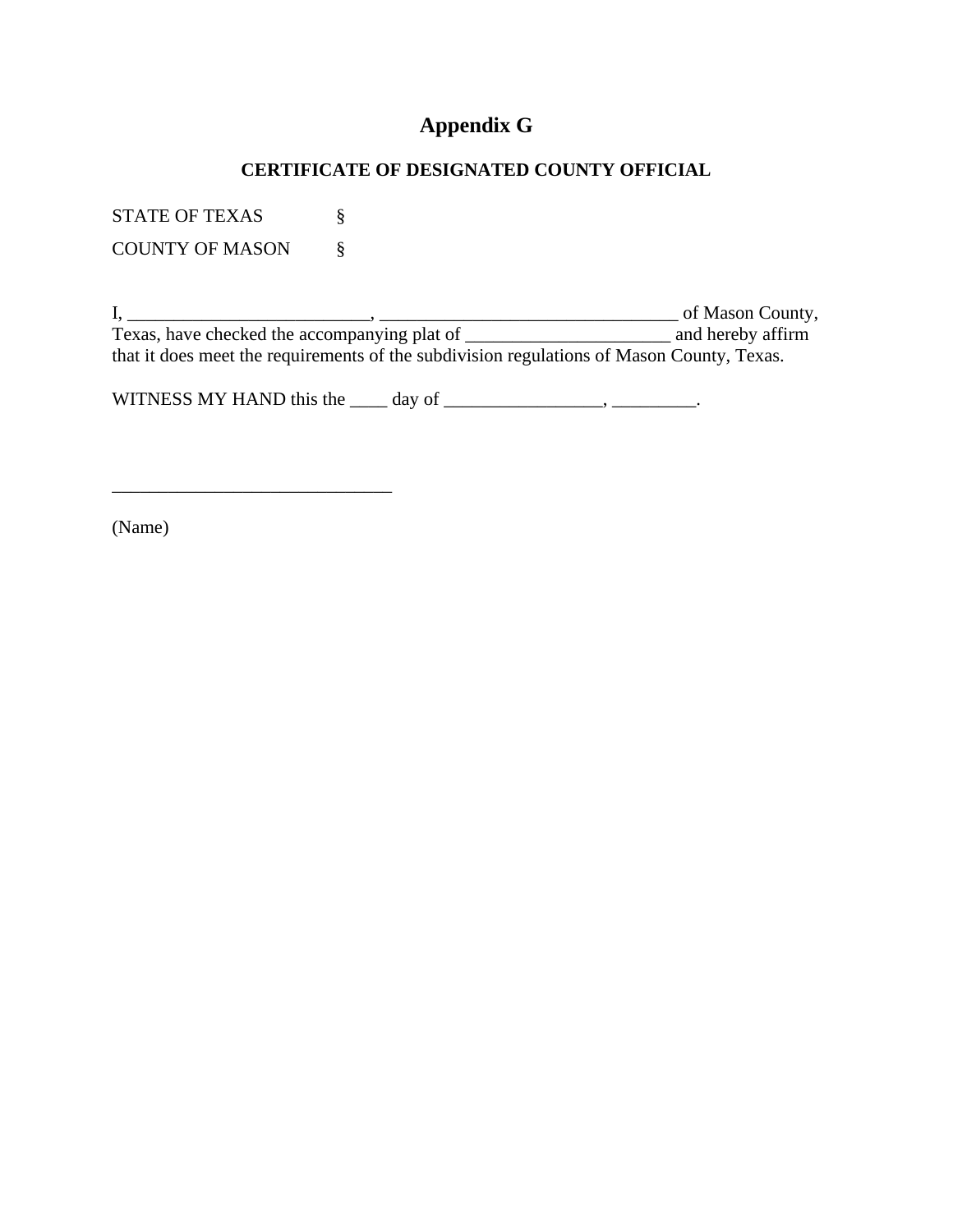## **Appendix H**

### **CERTIFICATE OF APPROVAL**

STATE OF TEXAS  $\S$ 

COUNTY OF MASON §

The attached plat, having been duly presented to the Commissioners Court of Mason County, Texas, and by said Court duly considered and found to comply with the Statutes and Laws of the State of Texas, and was approved for filing in the Plat Records of Mason County, Texas. To certify which the undersigned, as County Judge of Mason County, Texas, hereby affixes his hand, attested by the Seal of the County Clerk of Mason County, Texas,

THIS THE \_\_\_\_\_\_\_ DAY OF \_\_\_\_\_\_\_\_\_\_\_\_\_\_\_\_.

County Judge, Mason County, Texas County Clerk, Mason County, Texas

\_\_\_\_\_\_\_\_\_\_\_\_\_\_\_\_\_\_\_\_\_\_\_\_\_\_\_\_\_\_\_\_ Attest:\_\_\_\_\_\_\_\_\_\_\_\_\_\_\_\_\_\_\_\_\_\_\_\_\_\_\_\_\_\_\_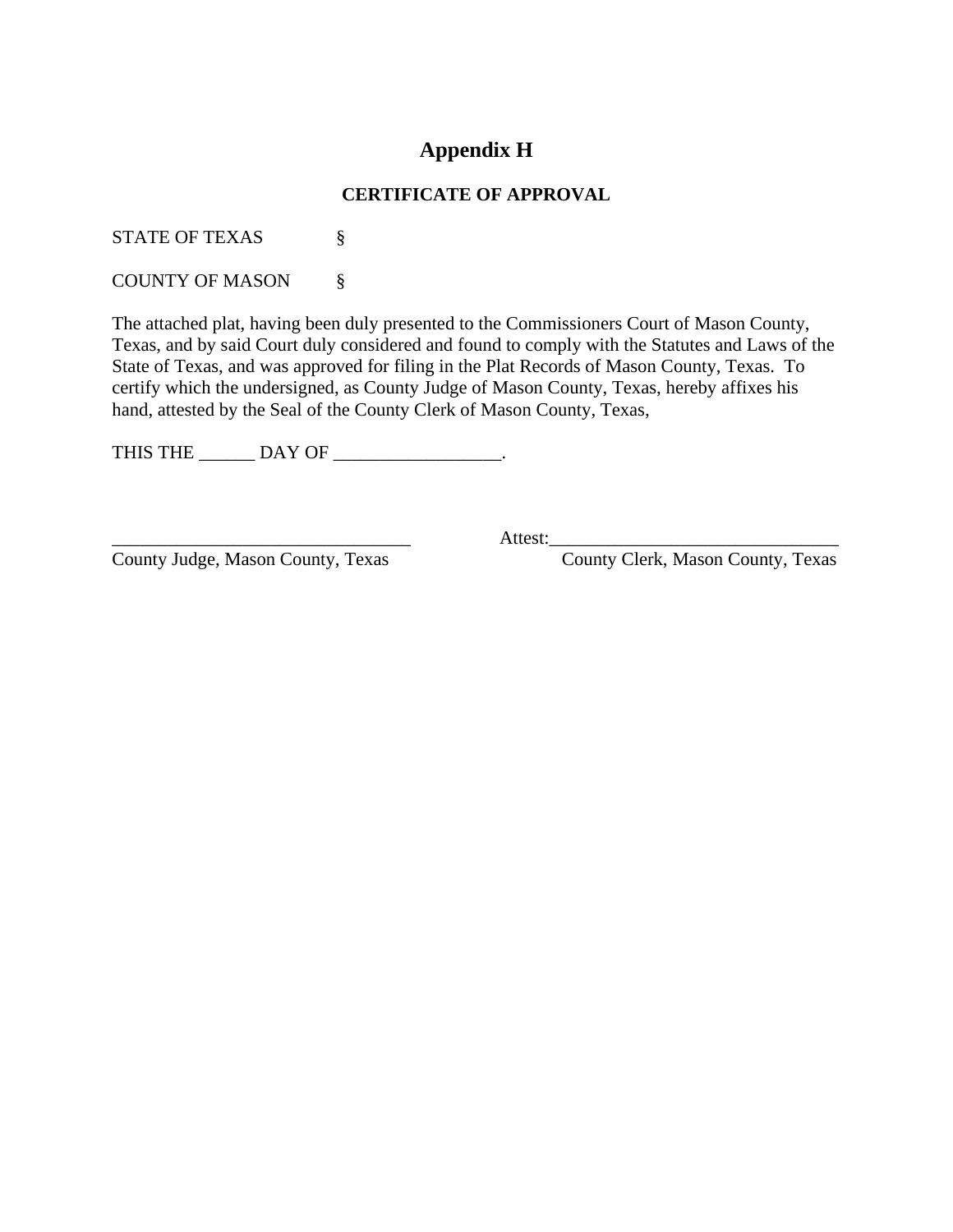# **Appendix I**

## **CERTIFICATE OF RECORDING**

Filed for record at o'clock  $\mu$ m this the  $\mu$  day of  $\mu$ , 20 in Instrument No. \_\_\_\_\_\_\_\_\_\_\_\_\_\_\_\_\_\_ of the Official Public Records of Mason County, Texas.

\_\_\_\_\_\_\_\_\_\_\_\_\_\_\_\_\_\_\_\_\_\_\_\_\_\_\_\_ County Clerk, Mason County, Texas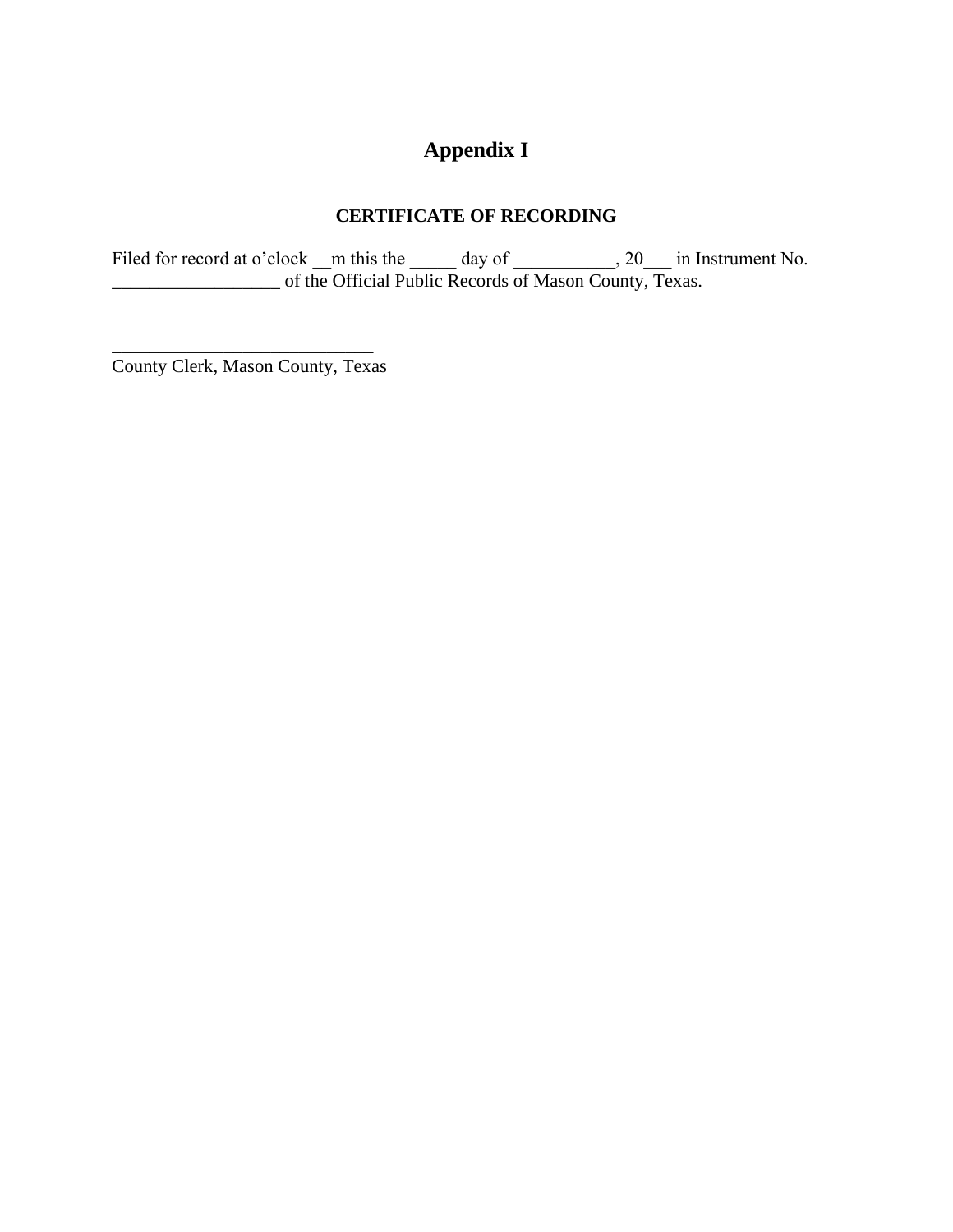## **Appendix J**

## **REQUEST FOR VARIANCE FROM PLATTING REQUIREMENTS**

Date:

Owner:

Mailing Address:

MCAD Property ID:

Property Description:

Reason for Request:

A copy of my deed along with a survey showing the proposed division are attached. The application fee is also attached.

A variance must be submitted to the Designated County Representative and to the County Judge's Office. A complete variance request will be scheduled for a consideration by the County Commissioners Court.

> \_\_\_\_\_\_\_\_\_\_\_\_\_\_\_\_\_\_\_\_\_\_\_ Signature of Property Owner

\_\_\_\_\_\_\_\_\_\_\_\_\_\_\_\_\_\_\_\_\_\_\_\_\_\_\_

This Variance Request was Approved on this the \_\_\_\_\_\_ day of \_\_\_\_\_\_\_\_\_\_\_\_\_\_\_ 20\_\_\_.

County Judge